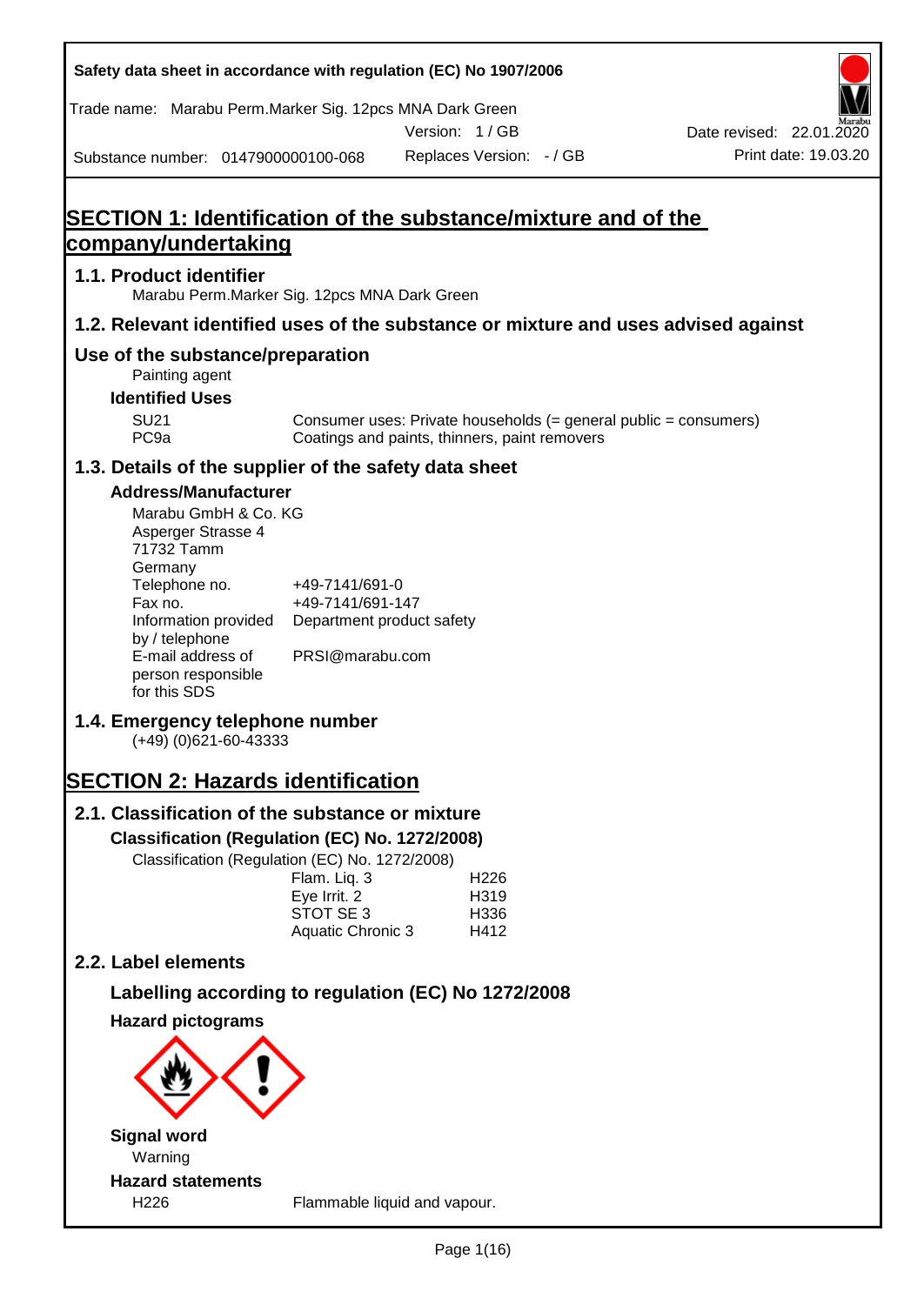| Safety data sheet in accordance with regulation (EC) No 1907/2006               |                                                       |                          |                          |            |   |                                                                                  |
|---------------------------------------------------------------------------------|-------------------------------------------------------|--------------------------|--------------------------|------------|---|----------------------------------------------------------------------------------|
| Trade name: Marabu Perm.Marker Sig. 12pcs MNA Dark Green                        |                                                       |                          |                          |            |   |                                                                                  |
|                                                                                 |                                                       | Version: 1/GB            |                          |            |   | Date revised: 22.01.2020                                                         |
| Substance number: 0147900000100-068                                             |                                                       | Replaces Version: - / GB |                          |            |   | Print date: 19.03.20                                                             |
| H319                                                                            | Causes serious eye irritation.                        |                          |                          |            |   |                                                                                  |
| H336                                                                            | May cause drowsiness or dizziness.                    |                          |                          |            |   |                                                                                  |
| H412                                                                            | Harmful to aquatic life with long lasting effects.    |                          |                          |            |   |                                                                                  |
| <b>Precautionary statements</b>                                                 |                                                       |                          |                          |            |   |                                                                                  |
| P101                                                                            |                                                       |                          |                          |            |   | If medical advice is needed, have product container or label at hand.            |
| P <sub>102</sub><br>P210                                                        | Keep out of reach of children.                        |                          |                          |            |   | Keep away from heat, hot surfaces, sparks, open flames and other ignition        |
|                                                                                 | sources. No smoking.                                  |                          |                          |            |   |                                                                                  |
| P264.1                                                                          | Wash hands thoroughly after handling.                 |                          |                          |            |   |                                                                                  |
| P271                                                                            | Use only outdoors or in a well-ventilated area.       |                          |                          |            |   |                                                                                  |
| P280                                                                            |                                                       |                          |                          |            |   | Wear protective gloves / protective clothing / eye protection / face protection. |
| P305+P351+P338                                                                  | lenses, if present and easy to do. Continue rinsing.  |                          |                          |            |   | IF IN EYES: Rinse cautiously with water for several minutes. Remove contact      |
| P405                                                                            | Store locked up.                                      |                          |                          |            |   |                                                                                  |
| P501.9                                                                          | Dispose of contents / container as problematic waste. |                          |                          |            |   |                                                                                  |
| Hazardous component(s) to be indicated on label (Regulation (EC) No. 1272/2008) |                                                       |                          |                          |            |   |                                                                                  |
| contains                                                                        | 1-Methoxy-2-propanol                                  |                          |                          |            |   |                                                                                  |
| 2.3. Other hazards                                                              |                                                       |                          |                          |            |   |                                                                                  |
| No special hazards have to be mentioned.                                        |                                                       |                          |                          |            |   |                                                                                  |
|                                                                                 |                                                       |                          |                          |            |   |                                                                                  |
| <b>SECTION 3: Composition/information on ingredients</b>                        |                                                       |                          |                          |            |   |                                                                                  |
| 3.2. Mixtures                                                                   |                                                       |                          |                          |            |   |                                                                                  |
| <b>Hazardous ingredients</b>                                                    |                                                       |                          |                          |            |   |                                                                                  |
| <b>Ethanol</b>                                                                  |                                                       |                          |                          |            |   |                                                                                  |
| CAS No.                                                                         | 64-17-5                                               |                          |                          |            |   |                                                                                  |
| EINECS no.                                                                      | 200-578-6                                             |                          |                          |            |   |                                                                                  |
| Registration no.                                                                | 01-2119457610-43                                      |                          |                          |            |   |                                                                                  |
| Concentration                                                                   | $>=$                                                  | 25                       | $\prec$                  | 50         | % |                                                                                  |
| Classification (Regulation (EC) No. 1272/2008)                                  |                                                       |                          |                          |            |   |                                                                                  |
|                                                                                 | Flam. Liq. 2                                          |                          | H <sub>225</sub>         |            |   |                                                                                  |
|                                                                                 | Eye Irrit. 2                                          |                          | H319                     |            |   |                                                                                  |
| Concentration limits (Regulation (EC) No. 1272/2008)                            | Eye Irrit. 2                                          | H319                     |                          | $>= 50 \%$ |   |                                                                                  |
| 1-Methoxy-2-propanol                                                            |                                                       |                          |                          |            |   |                                                                                  |
| CAS No.                                                                         | 107-98-2                                              |                          |                          |            |   |                                                                                  |
| EINECS no.                                                                      | 203-539-1                                             |                          |                          |            |   |                                                                                  |
| Registration no.                                                                | 01-2119457435-35                                      |                          |                          |            |   |                                                                                  |
| Concentration                                                                   | $>=$                                                  | 25                       | $\,<\,$                  | 50         | % |                                                                                  |
| Classification (Regulation (EC) No. 1272/2008)                                  |                                                       |                          |                          |            |   |                                                                                  |
|                                                                                 | STOT SE 3                                             |                          | H336                     |            |   |                                                                                  |
|                                                                                 | Flam. Liq. 3                                          |                          | H <sub>226</sub>         |            |   |                                                                                  |
|                                                                                 |                                                       |                          |                          |            |   |                                                                                  |
| <b>Benzyl alcohol</b>                                                           |                                                       |                          |                          |            |   |                                                                                  |
| CAS No.<br>EINECS no.                                                           | 100-51-6                                              |                          |                          |            |   |                                                                                  |
|                                                                                 | 202-859-9<br>01-2119492630-38                         |                          |                          |            |   |                                                                                  |
| Registration no.<br>Concentration                                               | $>=$                                                  | 1                        | $\overline{\phantom{a}}$ | 10         | % |                                                                                  |
|                                                                                 |                                                       |                          |                          |            |   |                                                                                  |
| Classification (Regulation (EC) No. 1272/2008)                                  |                                                       |                          |                          |            |   |                                                                                  |
|                                                                                 | Acute Tox. 4                                          |                          | H332                     |            |   |                                                                                  |
|                                                                                 |                                                       |                          |                          |            |   |                                                                                  |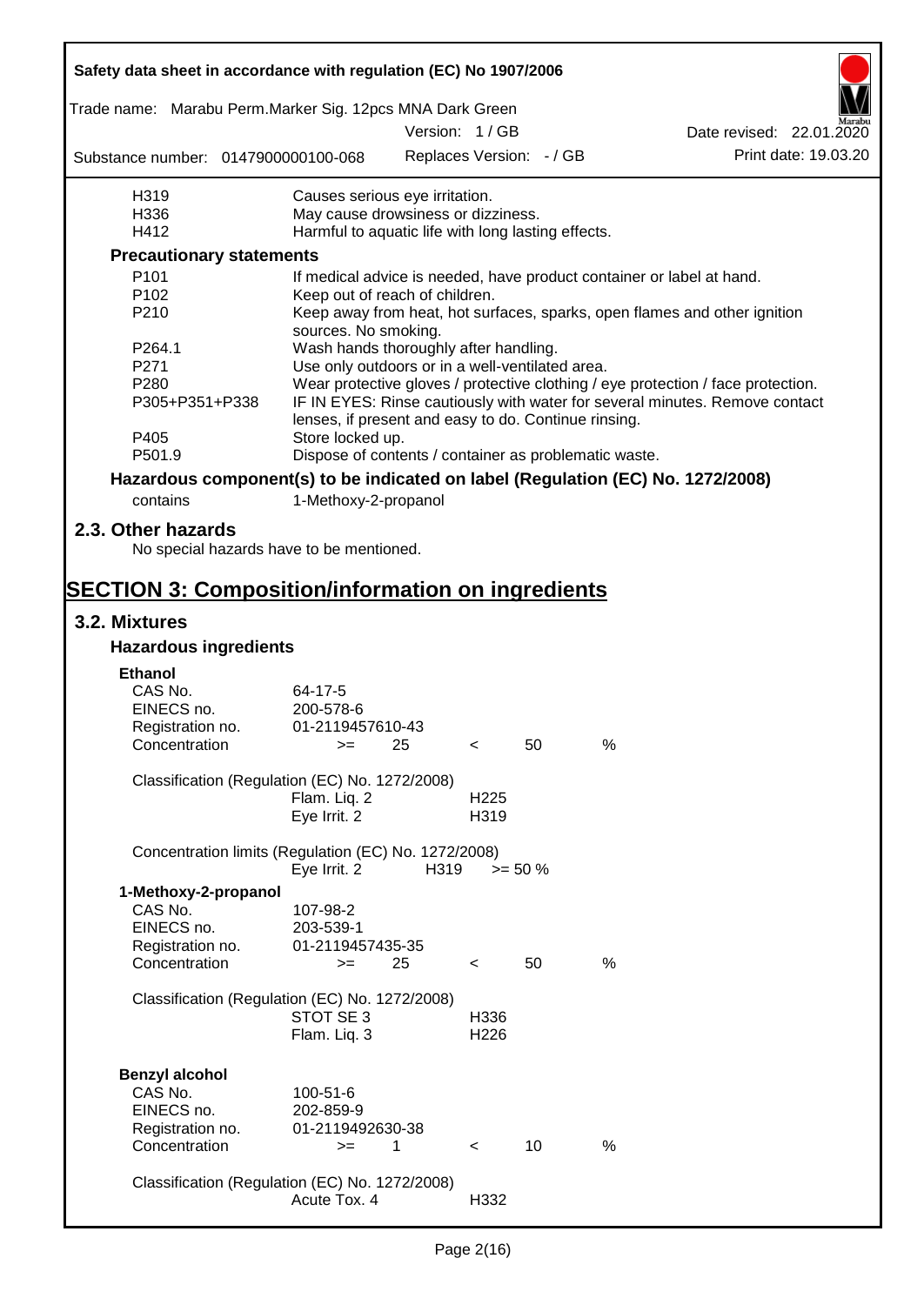| Trade name:           | Safety data sheet in accordance with regulation (EC) No 1907/2006<br>Marabu Perm. Marker Sig. 12pcs MNA Dark Green |               |                                  |    |      |                          |                      |
|-----------------------|--------------------------------------------------------------------------------------------------------------------|---------------|----------------------------------|----|------|--------------------------|----------------------|
|                       |                                                                                                                    | Version: 1/GB |                                  |    |      | Date revised: 22.01.2020 | Marabu               |
|                       | Substance number: 0147900000100-068                                                                                |               | Replaces Version: - / GB         |    |      |                          | Print date: 19.03.20 |
|                       | Acute Tox, 4                                                                                                       |               | H302                             |    |      |                          |                      |
|                       | Eye Irrit. 2                                                                                                       |               | H <sub>3</sub> 19                |    |      |                          |                      |
| CAS No.<br>EINECS no. | 3',6'-bis(diethylamino)spiro[isobenzofuran-1(3H),9'-[9H]xanthene]-3-one<br>509-34-2<br>208-096-8                   |               |                                  |    |      |                          |                      |
| Concentration         | $>=$                                                                                                               | 2,5           | $\lt$                            | 10 | $\%$ |                          |                      |
|                       | Classification (Regulation (EC) No. 1272/2008)<br>Acute Tox. 4<br>Eye Irrit. 2<br><b>Aquatic Chronic 2</b>         |               | H <sub>302</sub><br>H319<br>H411 |    |      |                          |                      |

# **SECTION 4: First aid measures**

# **4.1. Description of first aid measures**

### **General information**

In all cases of doubt, or when symptoms persist, seek medical attention. Never give anything by mouth to an unconscious person. If unconscious place in recovery position and seek medical advice.

#### **After inhalation**

Remove to fresh air, keep patient warm and at rest. If breathing is irregular or stopped, administer artificial respiration.

#### **After skin contact**

Remove contaminated clothing. Wash skin thoroughly with soap and water or use recognised skin cleanser. Do NOT use solvents or thinners.

#### **After eye contact**

Remove contact lenses, irrigate copiously with clean, fresh water, holding the eyelids apart for at least 10 minutes and seek immediate medical advice.

#### **After ingestion**

If accidentally swallowed rinse the mouth with plenty of water (only if the person is conscious) and obtain immediate medical attention. Keep at rest. Do NOT induce vomiting.

# **4.2. Most important symptoms and effects, both acute and delayed**

Until now no symptoms known so far.

# **4.3. Indication of any immediate medical attention and special treatment needed**

# **Hints for the physician / treatment**

Treat symptomatically

# **SECTION 5: Firefighting measures**

# **5.1. Extinguishing media**

# **Suitable extinguishing media**

Recommended: alcohol resistant foam, CO2, powders, water spray/mist, Not be used for safety reasons: water *iet* 

# **5.2. Special hazards arising from the substance or mixture**

In the event of fire the following can be released: Carbon monoxide (CO); Carbon dioxide (CO2); dense black smoke; Nitrogen oxides (NOx); Sulphur oxides; Hydrogen chloride (HCl)

# **5.3. Advice for firefighters**

# **Special protective equipment for fire-fighting**

Cool closed containers exposed to fire with water. Do not allow run-off from fire fighting to enter drains or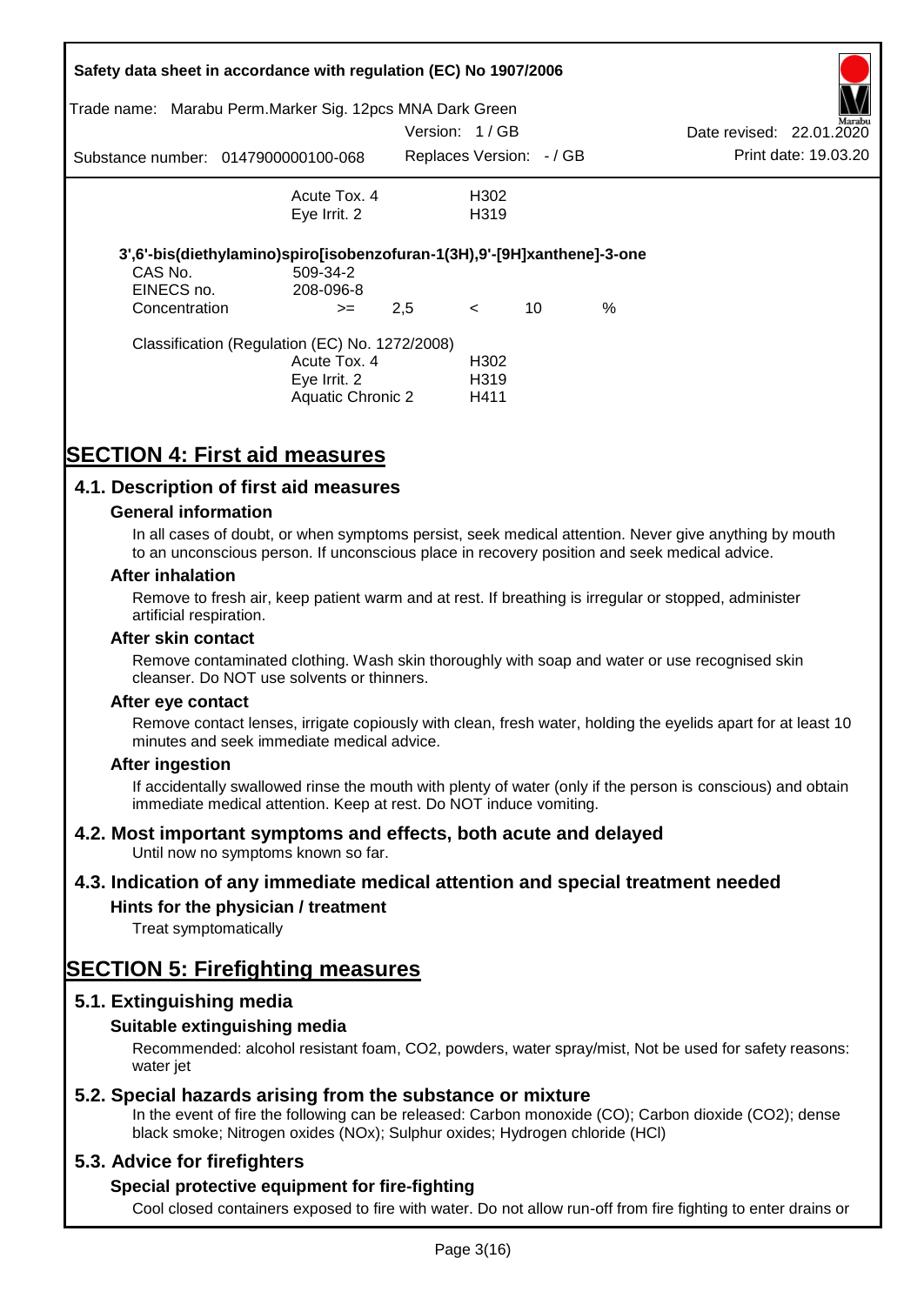# **Safety data sheet in accordance with regulation (EC) No 1907/2006**

Trade name: Marabu Perm.Marker Sig. 12pcs MNA Dark Green

Version: 1 / GB

Replaces Version: - / GB Print date: 19.03.20 Date revised: 22.01.

Substance number: 0147900000100-068

water courses.

# **SECTION 6: Accidental release measures**

# **6.1. Personal precautions, protective equipment and emergency procedures**

Exclude sources of ignition and ventilate the area. Avoid breathing vapours. Refer to protective measures listed in Sections 7 and 8.

# **6.2. Environmental precautions**

Do not allow to enter drains or waterways. If the product contaminates lakes, rivers or sewage, inform appropriate authorities in accordance with local regulations.

### **6.3. Methods and material for containment and cleaning up**

Contain and collect spillage with non-combustible absorbent materials, e.g. sand, earth, vermiculite, diatomaceous earth and place in container for disposal according to local regulations (see section 13). Clean preferably with a detergent - avoid use of solvents.

### **6.4. Reference to other sections**

Information regarding Safe handling, see Section 7. Information regarding personal protective measures, see Section 8. Information regarding waste disposal, see Section 13.

# **SECTION 7: Handling and storage**

# **7.1. Precautions for safe handling**

### **Advice on safe handling**

Prevent the creation of flammable or explosive concentrations of vapour in air and avoid vapour concentration higher than the occupational exposure limits. In addition, the product should only be used in areas from which all naked lights and other sources of ignition have been excluded. Electrical equipment should be protected to the appropriate standard. Mixture may charge electrostatically: always use earthing leads when transferring from one container to another. Operators should wear anti-static footwear and clothing and floors should be of the conducting type. Isolate from sources of heat, sparks and open flame. No sparking tools should be used. Avoid skin and eye contact. Avoid the inhalation of particulates and spray mist arising from the application of this mixture. Smoking, eating and drinking shall be prohibited in application area. For personal protection see Section 8. Never use pressure to empty: container is not a pressure vessel. Always keep in containers of same material as the original one. Comply with the health and safety at work laws. Do not allow to enter drains or water courses.

#### **Advice on protection against fire and explosion**

Vapours are heavier than air and may spread along floors. Vapours may form explosive mixtures with air.

### **Classification of fires / temperature class / Ignition group / Dust explosion class**

| Classification of fires | B (Combustible liquid substances) |
|-------------------------|-----------------------------------|
| Temperature class       | T3                                |

# **7.2. Conditions for safe storage, including any incompatibilities**

#### **Requirements for storage rooms and vessels**

Electrical installations/working materials must comply with the local applied technological safety standards. Storage rooms in which filling operations take place must have a conducting floor. Store in accordance with national regulation

#### **Hints on storage assembly**

Store away from oxidising agents, from strongly alkaline and strongly acid materials.

### **Further information on storage conditions**

Observe label precautions. Store between 15 and 30 °C in a dry, well ventilated place away from sources of heat and direct sunlight. Keep container tightly closed. Keep away from sources of ignition. No smoking. Prevent unauthorised access. Containers which are opened must be carefully resealed and kept upright to prevent leakage.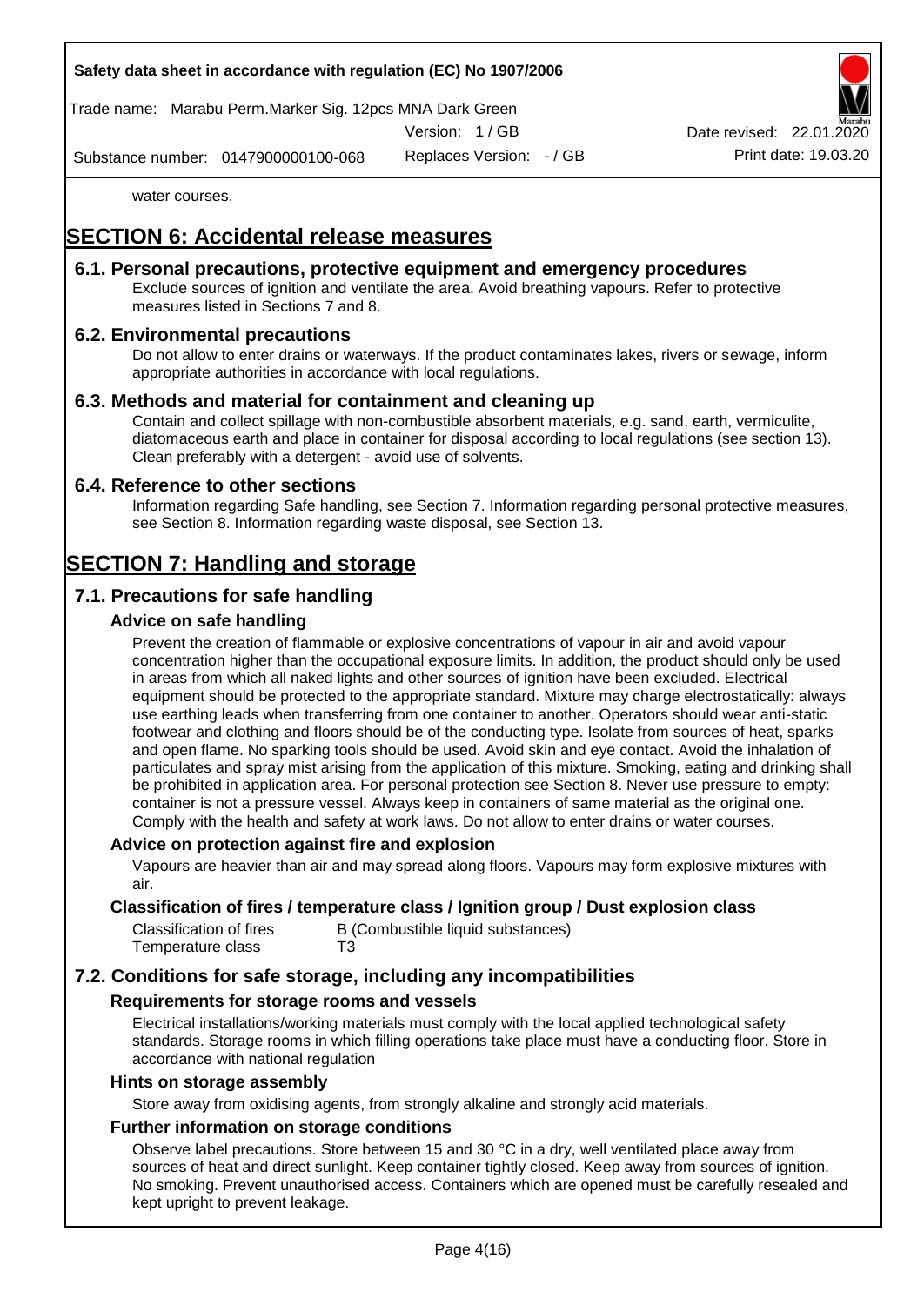| Safety data sheet in accordance with regulation (EC) No 1907/2006   |             |                                          |                                |      |                   |                          |
|---------------------------------------------------------------------|-------------|------------------------------------------|--------------------------------|------|-------------------|--------------------------|
| Trade name: Marabu Perm.Marker Sig. 12pcs MNA Dark Green            |             |                                          |                                |      |                   |                          |
|                                                                     |             | Version: 1/GB                            |                                |      |                   | Date revised: 22.01.2020 |
| Substance number: 0147900000100-068                                 |             |                                          | Replaces Version: - / GB       |      |                   | Print date: 19.03.20     |
| 7.3. Specific end use(s)<br>Painting agent                          |             |                                          |                                |      |                   |                          |
| <b>SECTION 8: Exposure controls/personal protection</b>             |             |                                          |                                |      |                   |                          |
| 8.1. Control parameters<br><b>Exposure limit values</b>             |             |                                          |                                |      |                   |                          |
|                                                                     |             |                                          |                                |      |                   |                          |
| <b>Ethanol</b>                                                      |             |                                          |                                |      |                   |                          |
| List                                                                | <b>EH40</b> |                                          |                                |      |                   |                          |
| <b>Type</b>                                                         | <b>WEL</b>  |                                          |                                |      |                   |                          |
| Value<br><b>Status: 2011</b>                                        | 1920        | mg/m <sup>3</sup>                        |                                | 1000 | ppm(V)            |                          |
|                                                                     |             |                                          |                                |      |                   |                          |
| 1-Methoxy-2-propanol                                                |             |                                          |                                |      |                   |                          |
| List                                                                | <b>EH40</b> |                                          |                                |      |                   |                          |
| <b>Type</b>                                                         | <b>WEL</b>  |                                          |                                |      |                   |                          |
| Value                                                               | 375         | mg/m <sup>3</sup>                        |                                | 100  | ppm(V)            |                          |
| Short term exposure limit<br>Skin resorption / sensibilisation: Sk; | 560         | mg/m <sup>3</sup><br><b>Status: 2011</b> |                                | 150  | ppm(V)            |                          |
|                                                                     |             |                                          |                                |      |                   |                          |
| <b>Derived No/Minimal Effect Levels (DNEL/DMEL)</b>                 |             |                                          |                                |      |                   |                          |
| <b>Ethanol</b>                                                      |             |                                          |                                |      |                   |                          |
| Type of value                                                       |             |                                          | Derived No Effect Level (DNEL) |      |                   |                          |
| Reference group                                                     | Worker      |                                          |                                |      |                   |                          |
| Duration of exposure                                                | Long term   |                                          |                                |      |                   |                          |
| Route of exposure                                                   | inhalative  |                                          |                                |      |                   |                          |
| Mode of action                                                      |             | Systemic effects                         |                                |      |                   |                          |
| Concentration                                                       |             | 950                                      |                                |      | mg/m <sup>3</sup> |                          |
|                                                                     |             |                                          |                                |      |                   |                          |
| Type of value                                                       | Worker      |                                          | Derived No Effect Level (DNEL) |      |                   |                          |
| Reference group<br>Duration of exposure                             | Short term  |                                          |                                |      |                   |                          |
| Route of exposure                                                   | inhalative  |                                          |                                |      |                   |                          |
| Mode of action                                                      |             | Local effects                            |                                |      |                   |                          |
| Concentration                                                       |             | 1900                                     |                                |      | mg/m <sup>3</sup> |                          |
|                                                                     |             |                                          |                                |      |                   |                          |
| Type of value                                                       |             |                                          | Derived No Effect Level (DNEL) |      |                   |                          |
| Reference group                                                     | Worker      |                                          |                                |      |                   |                          |
| Duration of exposure                                                | Long term   |                                          |                                |      |                   |                          |
| Route of exposure                                                   | dermal      |                                          |                                |      |                   |                          |
| Mode of action                                                      |             | Systemic effects                         |                                |      |                   |                          |
| Concentration                                                       |             | 343                                      |                                |      | mg/kg/d           |                          |
|                                                                     |             |                                          |                                |      |                   |                          |
| Type of value                                                       |             |                                          | Derived No Effect Level (DNEL) |      |                   |                          |
| Reference group                                                     | Consumer    |                                          |                                |      |                   |                          |
| Duration of exposure                                                | Long term   |                                          |                                |      |                   |                          |
| Route of exposure                                                   | inhalative  |                                          |                                |      |                   |                          |
| Mode of action                                                      |             | Systemic effects                         |                                |      |                   |                          |
| Concentration                                                       |             | 114                                      |                                |      | mg/m <sup>3</sup> |                          |
|                                                                     |             |                                          |                                |      |                   |                          |
| Type of value<br>Reference group                                    | Consumer    |                                          | Derived No Effect Level (DNEL) |      |                   |                          |
| Duration of exposure                                                | Short term  |                                          |                                |      |                   |                          |
| Route of exposure                                                   | inhalative  |                                          |                                |      |                   |                          |
| Mode of action                                                      |             | Local effects                            |                                |      |                   |                          |
| Concentration                                                       |             | 950                                      |                                |      | mg/m <sup>3</sup> |                          |
|                                                                     |             |                                          |                                |      |                   |                          |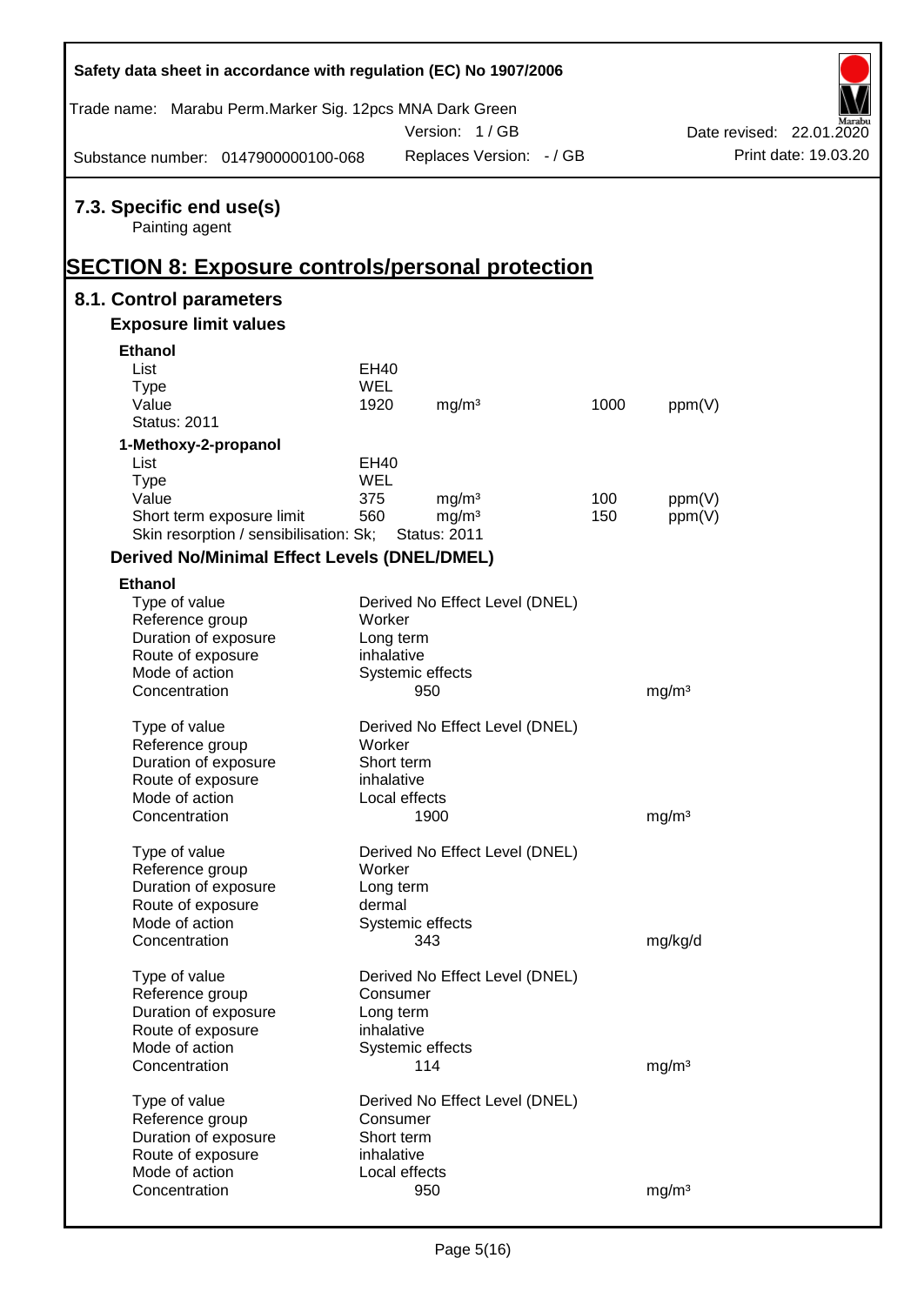| Safety data sheet in accordance with regulation (EC) No 1907/2006 |                                |                          |
|-------------------------------------------------------------------|--------------------------------|--------------------------|
| Trade name: Marabu Perm.Marker Sig. 12pcs MNA Dark Green          |                                |                          |
|                                                                   | Version: 1/GB                  | Date revised: 22.01.2020 |
| Substance number: 0147900000100-068                               | Replaces Version: - / GB       | Print date: 19.03.20     |
| Type of value                                                     | Derived No Effect Level (DNEL) |                          |
| Reference group                                                   | Consumer                       |                          |
| Duration of exposure                                              | Long term                      |                          |
| Route of exposure                                                 | dermal                         |                          |
| Mode of action                                                    | Systemic effects               |                          |
| Concentration                                                     | 206                            | mg/kg/d                  |
| Type of value                                                     | Derived No Effect Level (DNEL) |                          |
| Reference group                                                   | Consumer                       |                          |
| Duration of exposure                                              | Long term                      |                          |
| Route of exposure                                                 | oral                           |                          |
| Mode of action                                                    | Systemic effects               |                          |
| Concentration                                                     | 87                             | mg/kg/d                  |
| 1-Methoxy-2-propanol                                              |                                |                          |
| Type of value                                                     | Derived No Effect Level (DNEL) |                          |
| Reference group                                                   | Worker                         |                          |
| Duration of exposure                                              | Acute                          |                          |
| Route of exposure                                                 | inhalative                     |                          |
| Mode of action                                                    | Local effects                  |                          |
| Concentration                                                     | 553,5                          | mg/m <sup>3</sup>        |
| Type of value                                                     | Derived No Effect Level (DNEL) |                          |
| Reference group                                                   | Worker                         |                          |
| Duration of exposure                                              | Long term                      |                          |
| Route of exposure                                                 | dermal                         |                          |
| Mode of action                                                    | Systemic effects               |                          |
| Concentration                                                     | 50,6                           | mg/person/               |
|                                                                   |                                | d                        |
| Type of value                                                     | Derived No Effect Level (DNEL) |                          |
| Reference group                                                   | Worker                         |                          |
| Duration of exposure                                              | Long term                      |                          |
| Route of exposure                                                 | inhalative                     |                          |
| Mode of action                                                    | Systemic effects               |                          |
| Concentration                                                     | 369                            | mg/m <sup>3</sup>        |
| Type of value                                                     | Derived No Effect Level (DNEL) |                          |
| Reference group                                                   | <b>General Population</b>      |                          |
| Duration of exposure                                              | Long term                      |                          |
| Route of exposure                                                 | dermal                         |                          |
| Mode of action                                                    | Systemic effects               |                          |
| Concentration                                                     | 18,1                           | mg/kg                    |
| Type of value                                                     | Derived No Effect Level (DNEL) |                          |
| Reference group                                                   | <b>General Population</b>      |                          |
| Duration of exposure                                              | Long term                      |                          |
| Route of exposure                                                 | inhalative                     |                          |
| Mode of action                                                    | Systemic effects               |                          |
| Concentration                                                     | 43,9                           | mg/m <sup>3</sup>        |
| Type of value                                                     | Derived No Effect Level (DNEL) |                          |
| Reference group                                                   | <b>General Population</b>      |                          |
| Duration of exposure                                              | Long term                      |                          |
| Route of exposure                                                 | oral                           |                          |
| Mode of action                                                    | Systemic effects               |                          |
| Concentration                                                     | 3,3                            | mg/kg/d                  |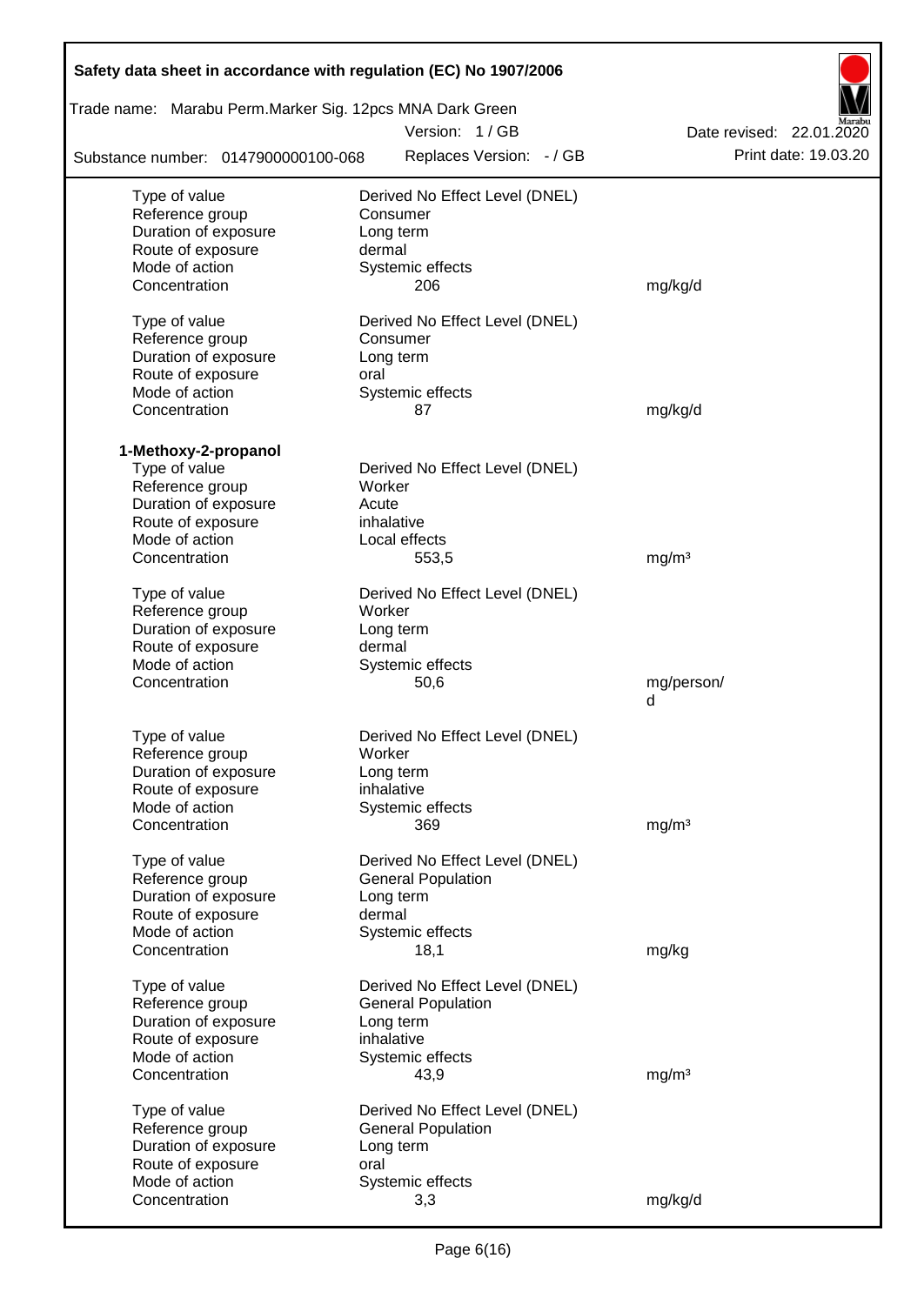|  | Safety data sheet in accordance with regulation (EC) No 1907/2006 |  |  |
|--|-------------------------------------------------------------------|--|--|
|--|-------------------------------------------------------------------|--|--|

| Trade name: Marabu Perm.Marker Sig. 12pcs MNA Dark Green |  |  |   |
|----------------------------------------------------------|--|--|---|
|                                                          |  |  | . |

Version: 1 / GB

Substance number: 0147900000100-068

Replaces Version: - / GB Print date: 19.03.20 Date revised: 22.01.2020

| <b>Benzyl alcohol</b><br>Type of value    | Derived No Effect Level (DNEL) |                   |
|-------------------------------------------|--------------------------------|-------------------|
| Reference group                           | Worker                         |                   |
| Duration of exposure<br>Route of exposure | Long term<br>inhalative        |                   |
| Mode of action                            | Systemic effects               |                   |
| Concentration                             | 22                             | mg/m <sup>3</sup> |
| Type of value                             | Derived No Effect Level (DNEL) |                   |
| Reference group                           | Worker<br>Short term           |                   |
| Duration of exposure<br>Route of exposure | inhalative                     |                   |
| Mode of action                            | Systemic effects               |                   |
| Concentration                             | 110                            | mg/m <sup>3</sup> |
| Type of value                             | Derived No Effect Level (DNEL) |                   |
| Reference group                           | Worker                         |                   |
| Duration of exposure                      | Long term                      |                   |
| Route of exposure                         | dermal                         |                   |
| Mode of action<br>Concentration           | Systemic effects<br>8          |                   |
|                                           |                                | mg/kg/d           |
| Type of value                             | Derived No Effect Level (DNEL) |                   |
| Reference group                           | Worker<br>Short term           |                   |
| Duration of exposure<br>Route of exposure | dermal                         |                   |
| Mode of action                            | Systemic effects               |                   |
| Concentration                             | 40                             | mg/kg/d           |
| Type of value                             | Derived No Effect Level (DNEL) |                   |
| Reference group                           | Consumer                       |                   |
| Duration of exposure                      | Long term                      |                   |
| Route of exposure                         | inhalative                     |                   |
| Mode of action<br>Concentration           | Systemic effects               |                   |
|                                           | 5,4                            | mg/m <sup>3</sup> |
| Type of value                             | Derived No Effect Level (DNEL) |                   |
| Reference group                           | Consumer                       |                   |
| Duration of exposure<br>Route of exposure | Short term<br>inhalative       |                   |
| Mode of action                            | Systemic effects               |                   |
| Concentration                             | 27                             | mg/m <sup>3</sup> |
| Type of value                             | Derived No Effect Level (DNEL) |                   |
| Reference group                           | Consumer                       |                   |
| Duration of exposure                      | Long term                      |                   |
| Route of exposure                         | dermal                         |                   |
| Mode of action                            | Systemic effects               |                   |
| Concentration                             | 4                              | mg/kg/d           |
| Type of value                             | Derived No Effect Level (DNEL) |                   |
| Reference group                           | Consumer                       |                   |
| Duration of exposure<br>Route of exposure | Short term<br>dermal           |                   |
| Mode of action                            | Systemic effects               |                   |
| Concentration                             | 20                             | mg/kg/d           |
|                                           |                                |                   |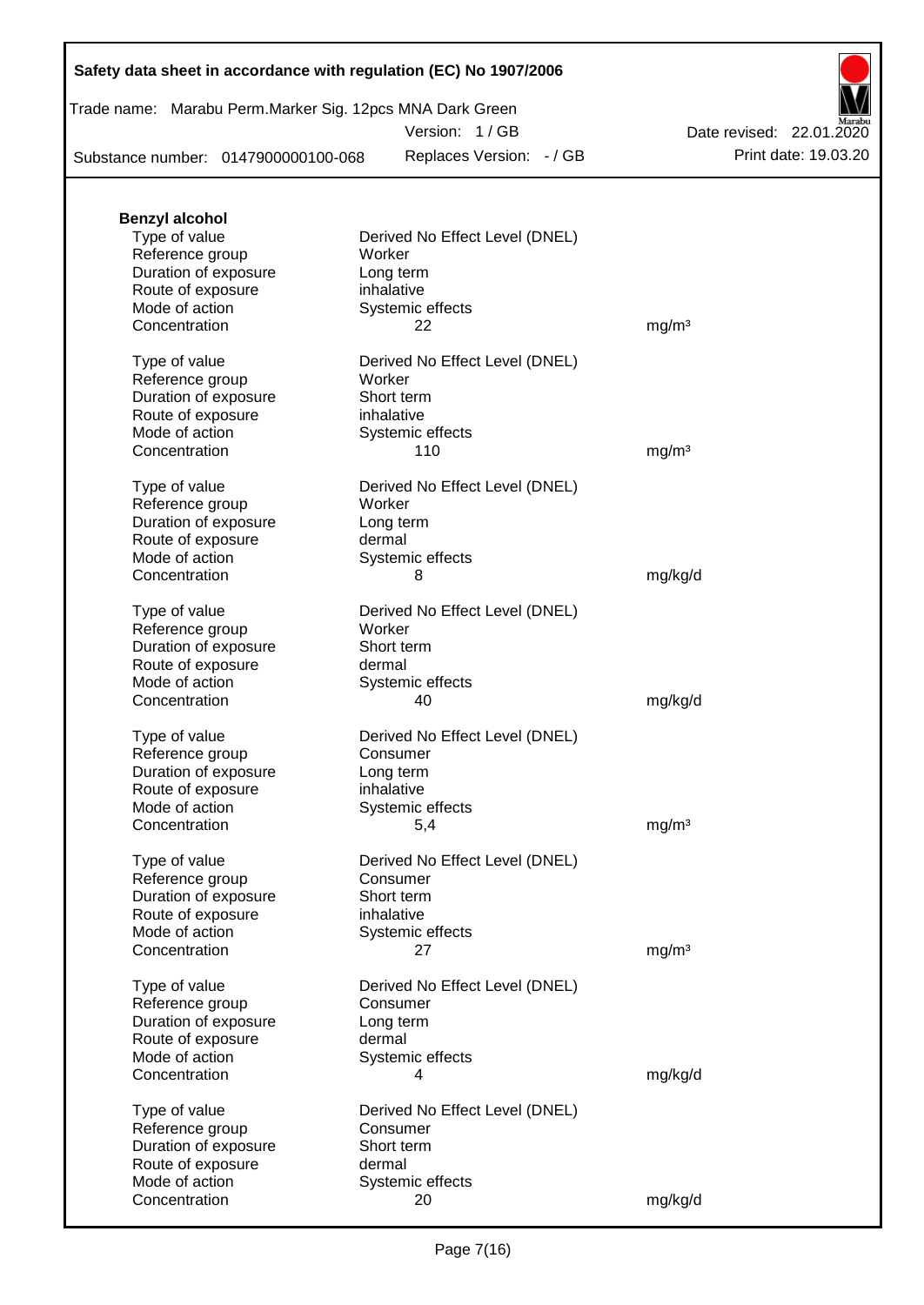| Safety data sheet in accordance with regulation (EC) No 1907/2006 |             |                                     |                          |
|-------------------------------------------------------------------|-------------|-------------------------------------|--------------------------|
| Trade name: Marabu Perm.Marker Sig. 12pcs MNA Dark Green          |             | Version: 1/GB                       |                          |
|                                                                   |             |                                     | Date revised: 22.01.2020 |
| Substance number: 0147900000100-068                               |             | Replaces Version: - / GB            | Print date: 19.03.20     |
|                                                                   |             |                                     |                          |
| Type of value                                                     |             | Derived No Effect Level (DNEL)      |                          |
| Reference group                                                   |             | Consumer                            |                          |
| Duration of exposure                                              |             | Long term                           |                          |
| Route of exposure                                                 | oral        |                                     |                          |
| Mode of action                                                    |             | Systemic effects                    |                          |
| Concentration                                                     |             | 4                                   | mg/kg/d                  |
| Type of value                                                     |             | Derived No Effect Level (DNEL)      |                          |
| Reference group                                                   |             | Consumer                            |                          |
| Duration of exposure                                              |             | Short term                          |                          |
| Route of exposure                                                 | oral        |                                     |                          |
| Mode of action                                                    |             | Systemic effects                    |                          |
| Concentration                                                     |             | 20                                  | mg/kg/d                  |
|                                                                   |             |                                     |                          |
| <b>Predicted No Effect Concentration (PNEC)</b>                   |             |                                     |                          |
| <b>Ethanol</b>                                                    |             |                                     |                          |
| Type of value                                                     | <b>PNEC</b> |                                     |                          |
| <b>Type</b>                                                       |             | Freshwater                          |                          |
| Concentration                                                     |             | 0,96                                | mg/l                     |
| Type of value                                                     | <b>PNEC</b> |                                     |                          |
| <b>Type</b>                                                       |             | Saltwater                           |                          |
| Concentration                                                     |             | 0,79                                | mg/l                     |
| Type of value                                                     | <b>PNEC</b> |                                     |                          |
| <b>Type</b>                                                       |             | Water (intermittent release)        |                          |
| Concentration                                                     |             | 2,75                                | mg/l                     |
|                                                                   |             |                                     |                          |
| Type of value                                                     | <b>PNEC</b> |                                     |                          |
| Type<br>Concentration                                             |             | Sewage treatment plant (STP)<br>580 | mg/l                     |
|                                                                   |             |                                     |                          |
| Type of value                                                     | <b>PNEC</b> |                                     |                          |
| <b>Type</b>                                                       |             | Freshwater sediment                 |                          |
| Concentration                                                     |             | 3,6                                 | mg/kg                    |
|                                                                   |             |                                     |                          |
| Type of value                                                     | <b>PNEC</b> |                                     |                          |
| <b>Type</b>                                                       |             | Marine sediment                     |                          |
| Concentration                                                     |             | 2,9                                 | mg/kg                    |
| Type of value                                                     | <b>PNEC</b> |                                     |                          |
| <b>Type</b>                                                       | Soil        |                                     |                          |
| Concentration                                                     |             | 0,63                                | mg/kg                    |
|                                                                   |             |                                     |                          |
| 1-Methoxy-2-propanol                                              |             |                                     |                          |
| Type of value                                                     | <b>PNEC</b> |                                     |                          |
| <b>Type</b>                                                       |             | Freshwater                          |                          |
| Concentration                                                     |             | 10                                  | mg/l                     |
| Type of value                                                     | <b>PNEC</b> |                                     |                          |
| <b>Type</b>                                                       | Water       |                                     |                          |
| Concentration                                                     |             | 41,6                                | mg/kg                    |
|                                                                   |             |                                     |                          |
| Type of value                                                     | <b>PNEC</b> |                                     |                          |
| <b>Type</b>                                                       |             | Sediment                            |                          |
| Concentration                                                     |             | 41,6                                | mg/kg                    |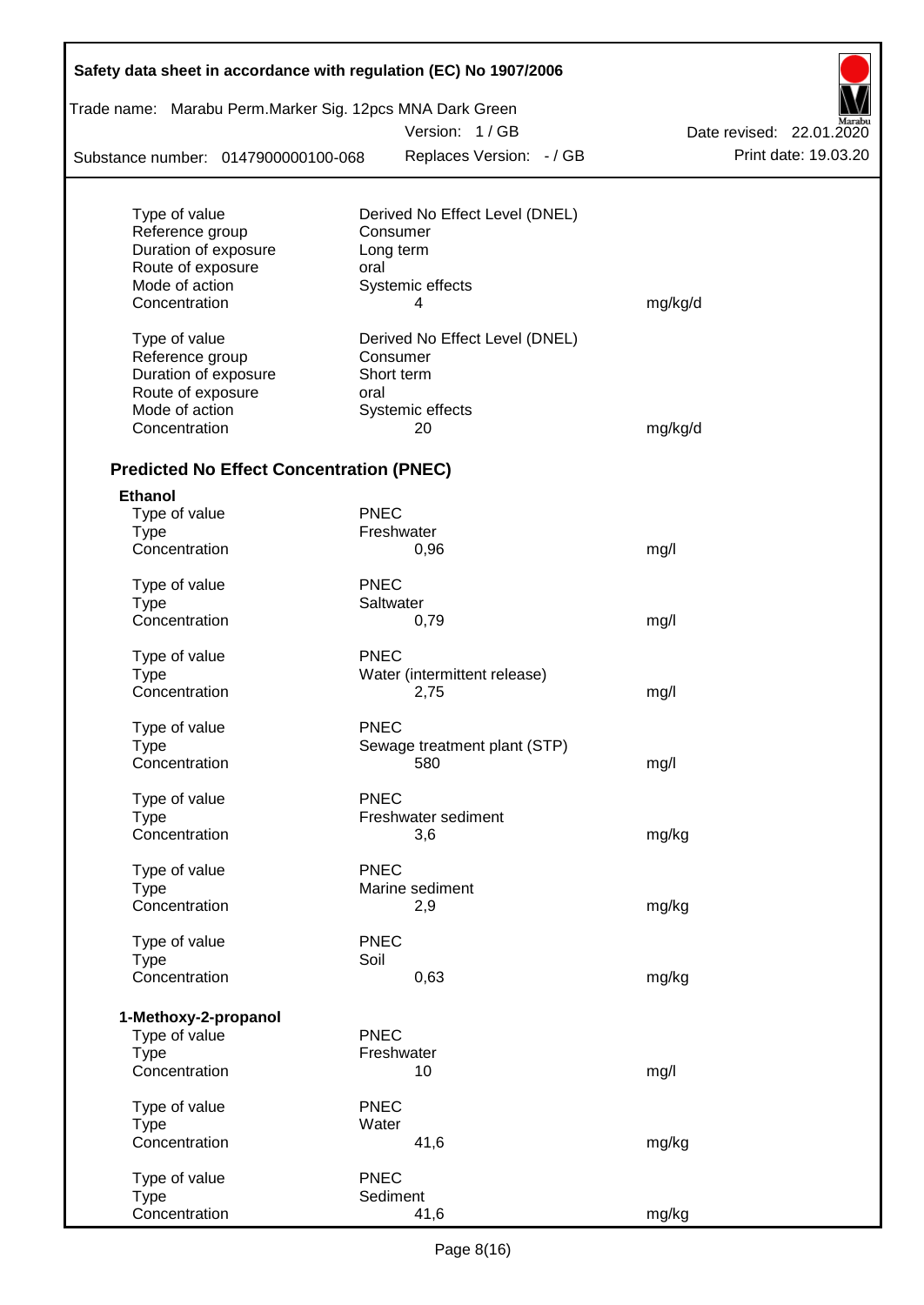| Safety data sheet in accordance with regulation (EC) No 1907/2006<br>Trade name: Marabu Perm. Marker Sig. 12pcs MNA Dark Green<br>Substance number: 0147900000100-068 |             | Version: 1/GB<br>Replaces Version: - / GB | Date revised: 22.01.2020<br>Print date: 19.03.20 |
|-----------------------------------------------------------------------------------------------------------------------------------------------------------------------|-------------|-------------------------------------------|--------------------------------------------------|
| Type of value                                                                                                                                                         | <b>PNEC</b> |                                           |                                                  |
| <b>Type</b>                                                                                                                                                           |             | Marine sediment                           |                                                  |
| Concentration                                                                                                                                                         |             | 4,17                                      | mg/kg                                            |
| Type of value                                                                                                                                                         | <b>PNEC</b> |                                           |                                                  |
| <b>Type</b>                                                                                                                                                           | Soil        |                                           |                                                  |
| Concentration                                                                                                                                                         |             | 2,47                                      | mg/kg                                            |
| Type of value                                                                                                                                                         | <b>PNEC</b> |                                           |                                                  |
| <b>Type</b>                                                                                                                                                           |             | Sewage treatment plant (STP)              |                                                  |
| Concentration                                                                                                                                                         |             | 100                                       | mg/l                                             |
| <b>Benzyl alcohol</b>                                                                                                                                                 |             |                                           |                                                  |
| Type of value                                                                                                                                                         | <b>PNEC</b> |                                           |                                                  |
| <b>Type</b>                                                                                                                                                           |             | Freshwater                                |                                                  |
| Concentration                                                                                                                                                         |             | 1                                         | mg/l                                             |
| Type of value                                                                                                                                                         | <b>PNEC</b> |                                           |                                                  |
| <b>Type</b>                                                                                                                                                           | Saltwater   |                                           |                                                  |
| Concentration                                                                                                                                                         |             | 0,1                                       | mg/l                                             |
| Type of value                                                                                                                                                         | <b>PNEC</b> |                                           |                                                  |
| <b>Type</b>                                                                                                                                                           |             | Water (intermittent release)              |                                                  |
| Concentration                                                                                                                                                         |             | 2,3                                       | mg/l                                             |
| Type of value                                                                                                                                                         | <b>PNEC</b> |                                           |                                                  |
| <b>Type</b>                                                                                                                                                           |             | Sewage treatment plant (STP)              |                                                  |
| Concentration                                                                                                                                                         |             | 39                                        | mg/l                                             |
| Type of value                                                                                                                                                         | <b>PNEC</b> |                                           |                                                  |
| <b>Type</b>                                                                                                                                                           |             | Freshwater sediment                       |                                                  |
| Concentration                                                                                                                                                         |             | 5,27                                      | mg/kg                                            |
| Type of value                                                                                                                                                         | <b>PNEC</b> |                                           |                                                  |
| <b>Type</b>                                                                                                                                                           |             | Marine sediment                           |                                                  |
| Concentration                                                                                                                                                         |             | 0,527                                     | mg/kg                                            |
| Type of value                                                                                                                                                         | <b>PNEC</b> |                                           |                                                  |
| <b>Type</b>                                                                                                                                                           | Soil        |                                           |                                                  |
| Concentration                                                                                                                                                         |             | 0,456                                     | mg/kg                                            |
|                                                                                                                                                                       |             |                                           |                                                  |

# **8.2. Exposure controls**

#### **Exposure controls**

Provide adequate ventilation. Where reasonably practicable this should be achieved by the use of local exhaust ventilation and good general extraction. If these are not sufficient to maintain concentrations of particulates and solvent vapour below the OEL, suitable respiratory protection must be worn.

#### **Respiratory protection**

If workers are exposed to concentrations above the exposure limit they must use appropriate, certified respirators. Full mask, filter A

#### **Hand protection**

There is no one glove material or combination of materials that will give unlimited resistance to any individual or combination of chemicals.

For prolonged or repeated handling nitrile rubber gloves with textile undergloves are required. Material thickness  $\rightarrow$  0.5 mm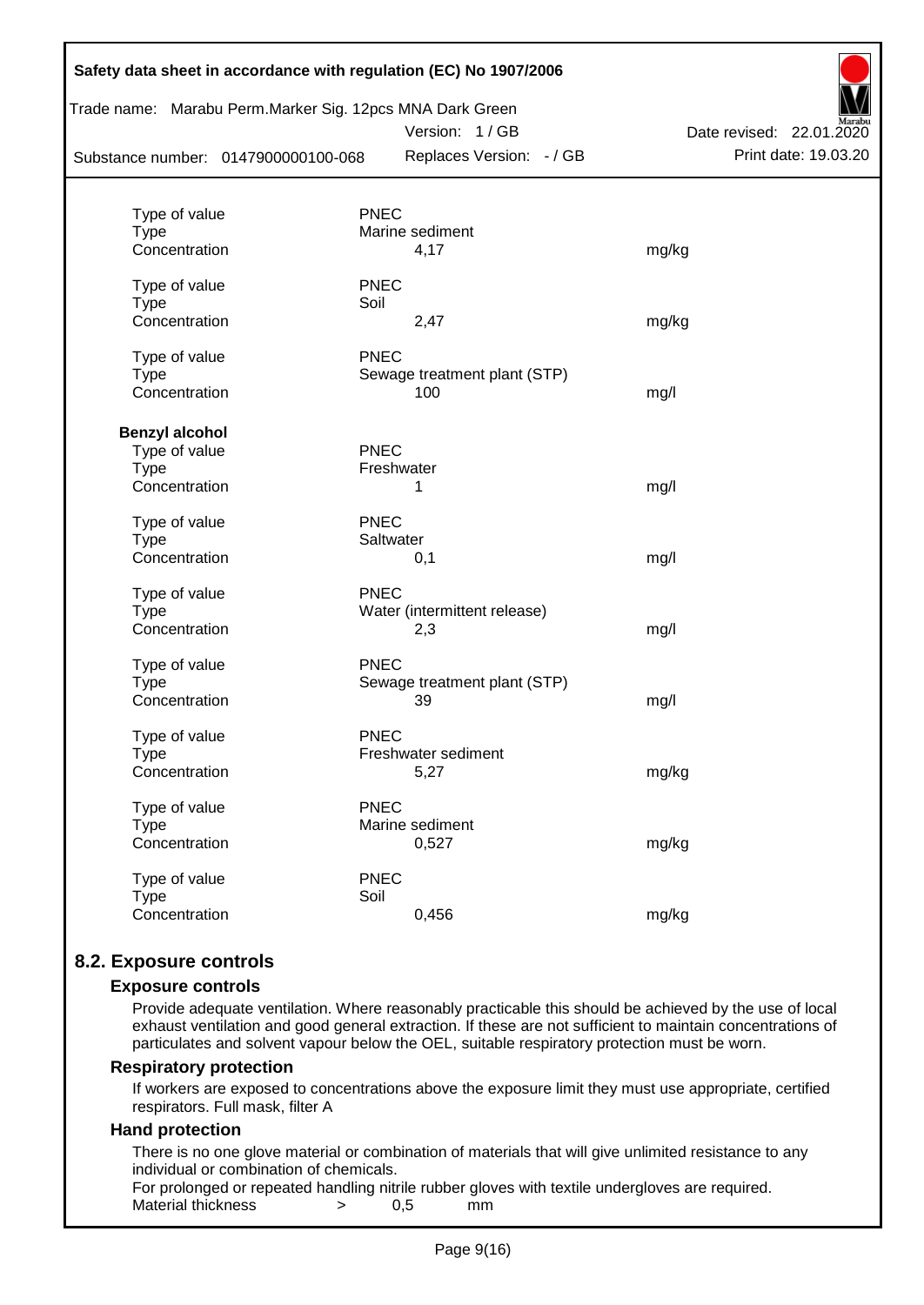| Safety data sheet in accordance with regulation (EC) No 1907/2006                                                                                                                                                                                                                                                                                                                            |                     |                          |     |                                                                                                                                                                                                                                                                                                                    |
|----------------------------------------------------------------------------------------------------------------------------------------------------------------------------------------------------------------------------------------------------------------------------------------------------------------------------------------------------------------------------------------------|---------------------|--------------------------|-----|--------------------------------------------------------------------------------------------------------------------------------------------------------------------------------------------------------------------------------------------------------------------------------------------------------------------|
| Trade name: Marabu Perm. Marker Sig. 12pcs MNA Dark Green                                                                                                                                                                                                                                                                                                                                    |                     |                          |     |                                                                                                                                                                                                                                                                                                                    |
|                                                                                                                                                                                                                                                                                                                                                                                              |                     | Version: 1/GB            |     | Date revised: 22.01.2020                                                                                                                                                                                                                                                                                           |
| Substance number: 0147900000100-068                                                                                                                                                                                                                                                                                                                                                          |                     | Replaces Version: - / GB |     | Print date: 19.03.20                                                                                                                                                                                                                                                                                               |
| Breakthrough time<br>$\,<\,$<br>The breakthrough time must be greater than the end use time of the product.<br>replacement must be followed.<br>Gloves should be replaced regularly and if there is any sign of damage to the glove material.<br>Always ensure that gloves are free from defects and that they are stored and used correctly.<br>maintenance.<br>once exposure has occurred. | 30                  | min                      |     | The instructions and information provided by the glove manufacturer on use, storage, maintenance and<br>The performance or effectiveness of the glove may be reduced by physical/ chemical damage and poor<br>Barrier creams may help to protect the exposed areas of the skin, they should however not be applied |
| Eye protection                                                                                                                                                                                                                                                                                                                                                                               |                     |                          |     |                                                                                                                                                                                                                                                                                                                    |
| Use safety eyewear designed to protect against splash of liquids.                                                                                                                                                                                                                                                                                                                            |                     |                          |     |                                                                                                                                                                                                                                                                                                                    |
| <b>Body protection</b>                                                                                                                                                                                                                                                                                                                                                                       |                     |                          |     |                                                                                                                                                                                                                                                                                                                    |
| Cotton or cotton/synthetic overalls or coveralls are normally suitable.                                                                                                                                                                                                                                                                                                                      |                     |                          |     |                                                                                                                                                                                                                                                                                                                    |
|                                                                                                                                                                                                                                                                                                                                                                                              |                     |                          |     |                                                                                                                                                                                                                                                                                                                    |
| <b>SECTION 9: Physical and chemical properties</b>                                                                                                                                                                                                                                                                                                                                           |                     |                          |     |                                                                                                                                                                                                                                                                                                                    |
| 9.1. Information on basic physical and chemical properties                                                                                                                                                                                                                                                                                                                                   |                     |                          |     |                                                                                                                                                                                                                                                                                                                    |
| <b>Form</b>                                                                                                                                                                                                                                                                                                                                                                                  | liquid              |                          |     |                                                                                                                                                                                                                                                                                                                    |
| <b>Colour</b>                                                                                                                                                                                                                                                                                                                                                                                | coloured            |                          |     |                                                                                                                                                                                                                                                                                                                    |
| <b>Odour</b>                                                                                                                                                                                                                                                                                                                                                                                 | mild, alcoholic     |                          |     |                                                                                                                                                                                                                                                                                                                    |
| <b>Odour threshold</b>                                                                                                                                                                                                                                                                                                                                                                       |                     |                          |     |                                                                                                                                                                                                                                                                                                                    |
| Remarks                                                                                                                                                                                                                                                                                                                                                                                      | No data available   |                          |     |                                                                                                                                                                                                                                                                                                                    |
| pH value                                                                                                                                                                                                                                                                                                                                                                                     |                     |                          |     |                                                                                                                                                                                                                                                                                                                    |
| Value                                                                                                                                                                                                                                                                                                                                                                                        | 5,5                 | to                       | 7,5 |                                                                                                                                                                                                                                                                                                                    |
| <b>Melting point</b>                                                                                                                                                                                                                                                                                                                                                                         |                     |                          |     |                                                                                                                                                                                                                                                                                                                    |
| Remarks                                                                                                                                                                                                                                                                                                                                                                                      | not determined      |                          |     |                                                                                                                                                                                                                                                                                                                    |
| <b>Freezing point</b>                                                                                                                                                                                                                                                                                                                                                                        |                     |                          |     |                                                                                                                                                                                                                                                                                                                    |
| Remarks                                                                                                                                                                                                                                                                                                                                                                                      | not determined      |                          |     |                                                                                                                                                                                                                                                                                                                    |
| Initial boiling point and boiling range                                                                                                                                                                                                                                                                                                                                                      |                     |                          |     |                                                                                                                                                                                                                                                                                                                    |
| Value                                                                                                                                                                                                                                                                                                                                                                                        | 80                  | to                       | 90  | $^{\circ}C$                                                                                                                                                                                                                                                                                                        |
| <b>Flash point</b>                                                                                                                                                                                                                                                                                                                                                                           |                     |                          |     |                                                                                                                                                                                                                                                                                                                    |
| Value                                                                                                                                                                                                                                                                                                                                                                                        | 35                  |                          |     | $^{\circ}C$                                                                                                                                                                                                                                                                                                        |
| Method                                                                                                                                                                                                                                                                                                                                                                                       | ASTM D 6450 (CCCFP) |                          |     |                                                                                                                                                                                                                                                                                                                    |
| Evaporation rate (ether $= 1$ ) :                                                                                                                                                                                                                                                                                                                                                            |                     |                          |     |                                                                                                                                                                                                                                                                                                                    |
| Remarks                                                                                                                                                                                                                                                                                                                                                                                      | not determined      |                          |     |                                                                                                                                                                                                                                                                                                                    |
| Flammability (solid, gas)<br>Not applicable                                                                                                                                                                                                                                                                                                                                                  |                     |                          |     |                                                                                                                                                                                                                                                                                                                    |
| Upper/lower flammability or explosive limits                                                                                                                                                                                                                                                                                                                                                 |                     |                          |     |                                                                                                                                                                                                                                                                                                                    |
| Lower explosion limit                                                                                                                                                                                                                                                                                                                                                                        | 1,5<br>appr.        |                          |     | %(V)                                                                                                                                                                                                                                                                                                               |
| Upper explosion limit                                                                                                                                                                                                                                                                                                                                                                        | 15<br>appr.         |                          |     | $%$ (V)                                                                                                                                                                                                                                                                                                            |
| Source                                                                                                                                                                                                                                                                                                                                                                                       | Literature value    |                          |     |                                                                                                                                                                                                                                                                                                                    |
| <b>Vapour density</b>                                                                                                                                                                                                                                                                                                                                                                        |                     |                          |     |                                                                                                                                                                                                                                                                                                                    |
| Remarks                                                                                                                                                                                                                                                                                                                                                                                      | not determined      |                          |     |                                                                                                                                                                                                                                                                                                                    |
|                                                                                                                                                                                                                                                                                                                                                                                              |                     |                          |     |                                                                                                                                                                                                                                                                                                                    |
| <b>Density</b>                                                                                                                                                                                                                                                                                                                                                                               |                     |                          |     |                                                                                                                                                                                                                                                                                                                    |
| Remarks                                                                                                                                                                                                                                                                                                                                                                                      | not determined      |                          |     |                                                                                                                                                                                                                                                                                                                    |
| Solubility in water<br>Remarks                                                                                                                                                                                                                                                                                                                                                               | partially miscible  |                          |     |                                                                                                                                                                                                                                                                                                                    |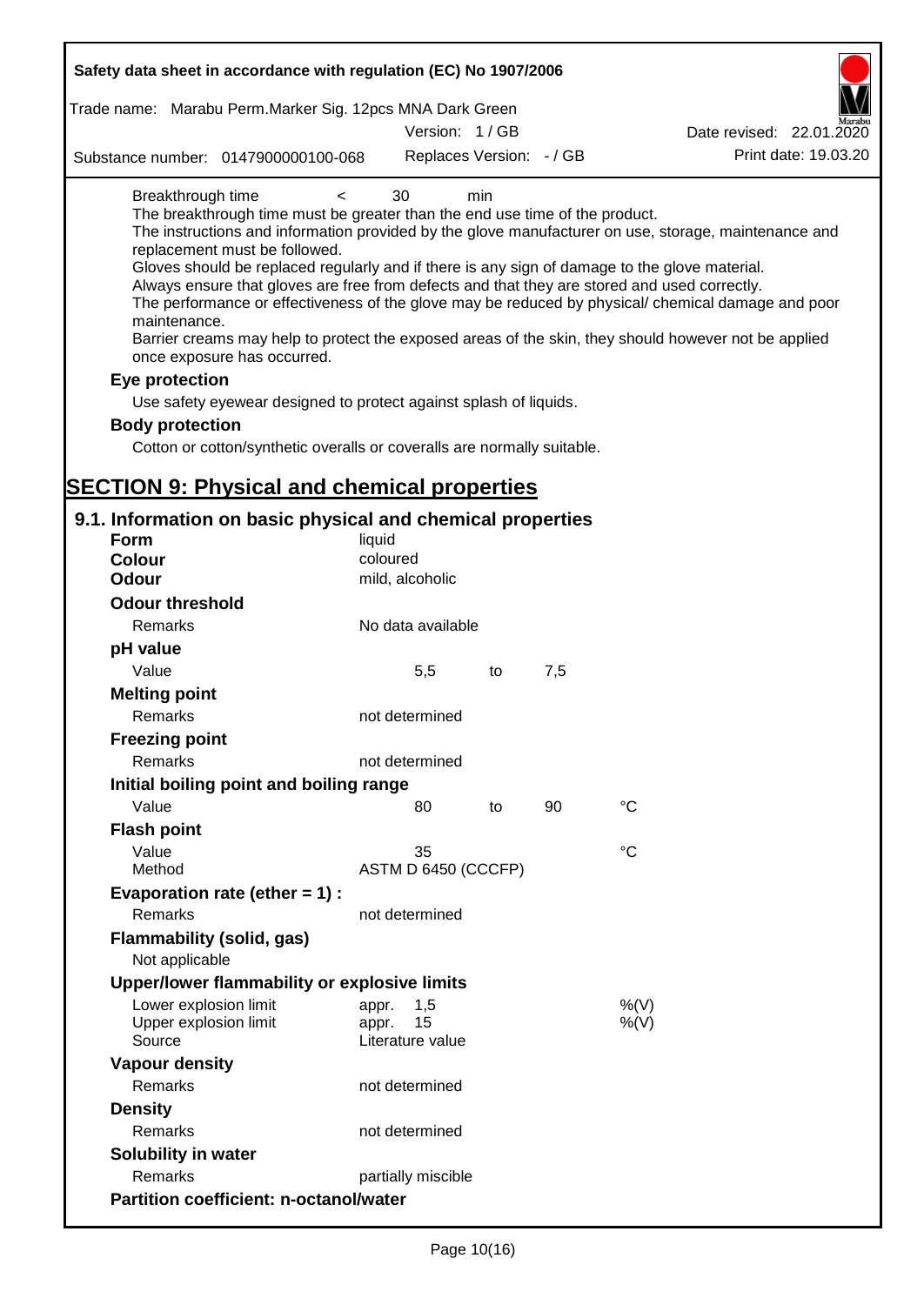| Safety data sheet in accordance with regulation (EC) No 1907/2006                                                                                                     |                                                                   |                                                  |    |   |             |                          |
|-----------------------------------------------------------------------------------------------------------------------------------------------------------------------|-------------------------------------------------------------------|--------------------------------------------------|----|---|-------------|--------------------------|
| Trade name: Marabu Perm.Marker Sig. 12pcs MNA Dark Green                                                                                                              |                                                                   | Version: 1/GB                                    |    |   |             | Date revised: 22.01.2020 |
| Substance number: 0147900000100-068                                                                                                                                   |                                                                   | Replaces Version: - / GB                         |    |   |             | Print date: 19.03.20     |
| Remarks                                                                                                                                                               |                                                                   | Not applicable                                   |    |   |             |                          |
| Ignition temperature                                                                                                                                                  |                                                                   |                                                  |    |   |             |                          |
| Value                                                                                                                                                                 | appr.                                                             | 287                                              |    |   | $^{\circ}C$ |                          |
| Source                                                                                                                                                                |                                                                   | Literature value                                 |    |   |             |                          |
| <b>Viscosity</b>                                                                                                                                                      |                                                                   |                                                  |    |   |             |                          |
| Value                                                                                                                                                                 |                                                                   | 3                                                | to | 6 | mPa.s       |                          |
| <b>Efflux time</b>                                                                                                                                                    |                                                                   |                                                  |    |   |             |                          |
| Remarks                                                                                                                                                               |                                                                   | not determined                                   |    |   |             |                          |
| <b>Explosive properties</b>                                                                                                                                           |                                                                   |                                                  |    |   |             |                          |
| evaluation                                                                                                                                                            | no                                                                |                                                  |    |   |             |                          |
| <b>Oxidising properties</b>                                                                                                                                           |                                                                   |                                                  |    |   |             |                          |
| evaluation                                                                                                                                                            |                                                                   | None known                                       |    |   |             |                          |
| 9.2. Other information                                                                                                                                                |                                                                   |                                                  |    |   |             |                          |
| <b>Other information</b>                                                                                                                                              |                                                                   |                                                  |    |   |             |                          |
| The physical specifications are approximate values and refer to the used safety relevant component(s).                                                                |                                                                   |                                                  |    |   |             |                          |
| <b>SECTION 10: Stability and reactivity</b>                                                                                                                           |                                                                   |                                                  |    |   |             |                          |
| 10.1. Reactivity<br>No hazardous reactions when stored and handled according to prescribed instructions.                                                              |                                                                   |                                                  |    |   |             |                          |
| 10.2. Chemical stability<br>Stable under recommended storage and handling conditions (see section 7).                                                                 |                                                                   |                                                  |    |   |             |                          |
| 10.3. Possibility of hazardous reactions<br>Keep away from oxidising agents, strongly alkaline and strongly acid materials in order to avoid<br>exothermic reactions. |                                                                   |                                                  |    |   |             |                          |
| 10.4. Conditions to avoid<br>When exposed to high temperatures may produce hazardous decomposition products.                                                          |                                                                   |                                                  |    |   |             |                          |
| 10.5. Incompatible materials<br>No hazardous reactions when stored and handled according to prescribed instructions.                                                  |                                                                   |                                                  |    |   |             |                          |
|                                                                                                                                                                       |                                                                   |                                                  |    |   |             |                          |
| 10.6. Hazardous decomposition products<br>See chapter 5.2 (Firefighting measures - Special hazards arising from the substance or mixture).                            |                                                                   |                                                  |    |   |             |                          |
| <b>SECTION 11: Toxicological information</b>                                                                                                                          |                                                                   |                                                  |    |   |             |                          |
| 11.1. Information on toxicological effects                                                                                                                            |                                                                   |                                                  |    |   |             |                          |
| <b>Acute oral toxicity</b>                                                                                                                                            |                                                                   |                                                  |    |   |             |                          |
| <b>ATE</b>                                                                                                                                                            |                                                                   | 2.000                                            |    |   | mg/kg       |                          |
| Method                                                                                                                                                                |                                                                   | calculated value (Regulation (EC) No. 1272/2008) |    |   |             |                          |
| <b>Acute oral toxicity (Components)</b>                                                                                                                               |                                                                   |                                                  |    |   |             |                          |
| 1-Methoxy-2-propanol                                                                                                                                                  |                                                                   |                                                  |    |   |             |                          |
| <b>Species</b>                                                                                                                                                        | rat                                                               |                                                  |    |   |             |                          |
| LD50                                                                                                                                                                  |                                                                   | 5200                                             |    |   | mg/kg       |                          |
| <b>Benzyl alcohol</b>                                                                                                                                                 |                                                                   |                                                  |    |   |             |                          |
| <b>Species</b><br>LD50                                                                                                                                                | rat                                                               | 1620                                             |    |   |             |                          |
|                                                                                                                                                                       |                                                                   |                                                  |    |   | mg/kg       |                          |
| <b>Acute dermal toxicity</b>                                                                                                                                          |                                                                   |                                                  |    |   |             |                          |
| Remarks                                                                                                                                                               | Based on available data, the classification criteria are not met. |                                                  |    |   |             |                          |

7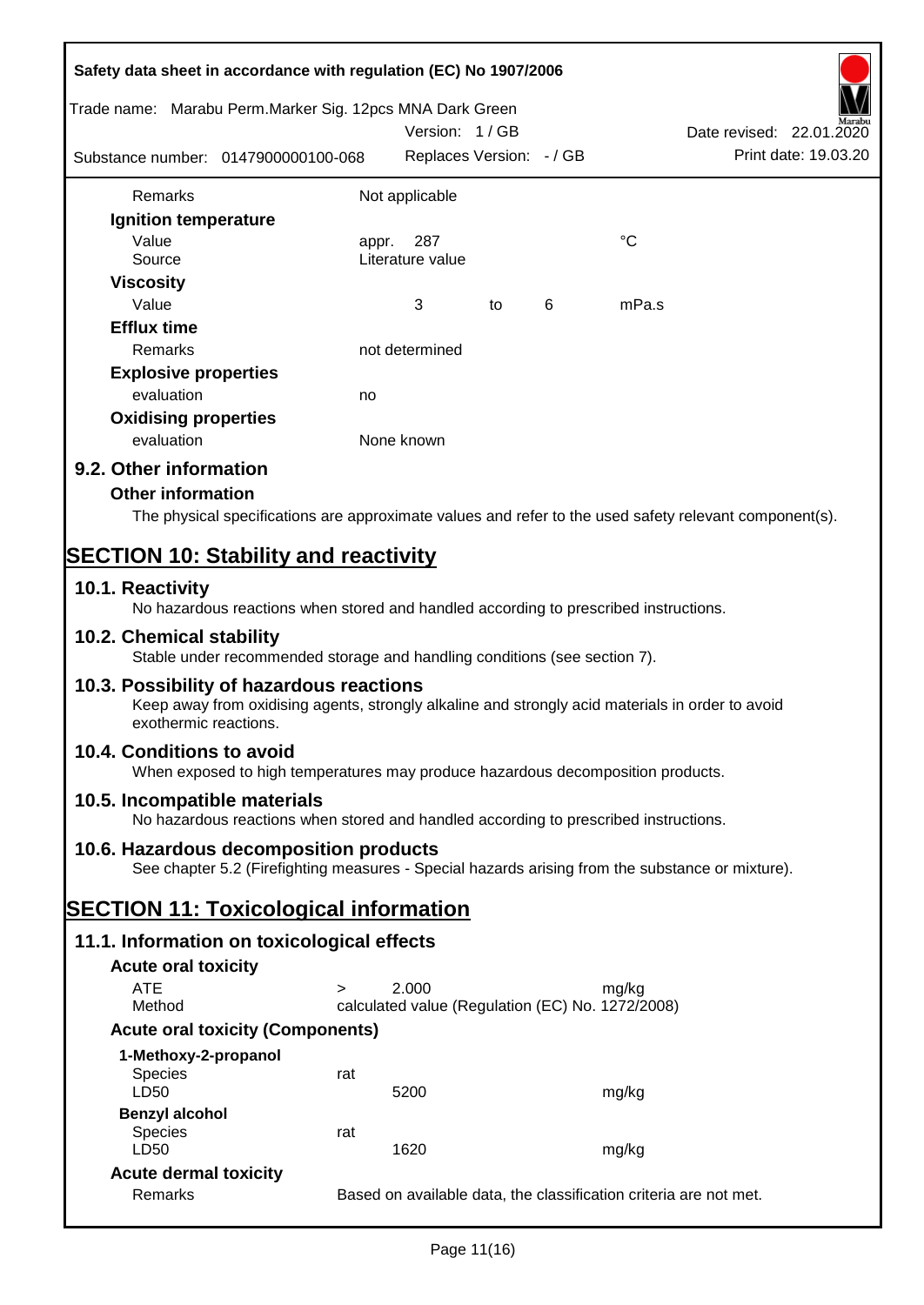| Trade name: Marabu Perm.Marker Sig. 12pcs MNA Dark Green<br>Substance number: 0147900000100-068 |                  |       | Version: 1/GB<br>Replaces Version: - / GB        | Date revised: 22.01.2020<br>Print date: 19.03.20                                                                                                                                                                                                                                                                                                                                                                      |
|-------------------------------------------------------------------------------------------------|------------------|-------|--------------------------------------------------|-----------------------------------------------------------------------------------------------------------------------------------------------------------------------------------------------------------------------------------------------------------------------------------------------------------------------------------------------------------------------------------------------------------------------|
| <b>Acute dermal toxicity (Components)</b>                                                       |                  |       |                                                  |                                                                                                                                                                                                                                                                                                                                                                                                                       |
| 1-Methoxy-2-propanol                                                                            |                  |       |                                                  |                                                                                                                                                                                                                                                                                                                                                                                                                       |
| <b>Species</b>                                                                                  | rabbit           |       |                                                  |                                                                                                                                                                                                                                                                                                                                                                                                                       |
| LD50                                                                                            |                  | 14000 |                                                  | mg/kg                                                                                                                                                                                                                                                                                                                                                                                                                 |
| <b>Acute inhalational toxicity</b>                                                              |                  |       |                                                  |                                                                                                                                                                                                                                                                                                                                                                                                                       |
| <b>ATE</b><br>Administration/Form                                                               | $\geq$<br>Vapors | 20    |                                                  | mg/l                                                                                                                                                                                                                                                                                                                                                                                                                  |
| Method                                                                                          |                  |       | calculated value (Regulation (EC) No. 1272/2008) |                                                                                                                                                                                                                                                                                                                                                                                                                       |
| Remarks                                                                                         |                  |       |                                                  | Based on available data, the classification criteria are not met.                                                                                                                                                                                                                                                                                                                                                     |
| <b>Acute inhalative toxicity (Components)</b>                                                   |                  |       |                                                  |                                                                                                                                                                                                                                                                                                                                                                                                                       |
| <b>Benzyl alcohol</b>                                                                           |                  |       |                                                  |                                                                                                                                                                                                                                                                                                                                                                                                                       |
| Species                                                                                         | rat              |       |                                                  |                                                                                                                                                                                                                                                                                                                                                                                                                       |
| LD <sub>0</sub>                                                                                 |                  | 4,178 |                                                  | mg/l                                                                                                                                                                                                                                                                                                                                                                                                                  |
| Duration of exposure<br>Administration/Form                                                     | Dust/Mist        | 4     | h                                                |                                                                                                                                                                                                                                                                                                                                                                                                                       |
| Method                                                                                          | <b>OECD 403</b>  |       |                                                  |                                                                                                                                                                                                                                                                                                                                                                                                                       |
| <b>Benzyl alcohol</b>                                                                           |                  |       |                                                  |                                                                                                                                                                                                                                                                                                                                                                                                                       |
| Species                                                                                         | rat              |       |                                                  |                                                                                                                                                                                                                                                                                                                                                                                                                       |
| LD50                                                                                            | $\geq$           | 5     |                                                  | mg/l                                                                                                                                                                                                                                                                                                                                                                                                                  |
| Duration of exposure<br>Administration/Form                                                     | Dust/Mist        | 4     | h                                                |                                                                                                                                                                                                                                                                                                                                                                                                                       |
| Method                                                                                          | <b>OECD 403</b>  |       |                                                  |                                                                                                                                                                                                                                                                                                                                                                                                                       |
| <b>Skin corrosion/irritation</b>                                                                |                  |       |                                                  |                                                                                                                                                                                                                                                                                                                                                                                                                       |
| Remarks                                                                                         |                  |       |                                                  | Based on available data, the classification criteria are not met.                                                                                                                                                                                                                                                                                                                                                     |
| Serious eye damage/irritation                                                                   |                  |       |                                                  |                                                                                                                                                                                                                                                                                                                                                                                                                       |
| evaluation                                                                                      | irritant         |       |                                                  |                                                                                                                                                                                                                                                                                                                                                                                                                       |
| Remarks                                                                                         |                  |       | The classification criteria are met.             |                                                                                                                                                                                                                                                                                                                                                                                                                       |
| <b>Sensitization</b>                                                                            |                  |       |                                                  |                                                                                                                                                                                                                                                                                                                                                                                                                       |
| Remarks                                                                                         |                  |       |                                                  | Based on available data, the classification criteria are not met.                                                                                                                                                                                                                                                                                                                                                     |
| <b>Mutagenicity</b>                                                                             |                  |       |                                                  |                                                                                                                                                                                                                                                                                                                                                                                                                       |
| Remarks                                                                                         |                  |       |                                                  | Based on available data, the classification criteria are not met.                                                                                                                                                                                                                                                                                                                                                     |
| <b>Reproductive toxicity</b>                                                                    |                  |       |                                                  |                                                                                                                                                                                                                                                                                                                                                                                                                       |
| Remarks                                                                                         |                  |       |                                                  | Based on available data, the classification criteria are not met.                                                                                                                                                                                                                                                                                                                                                     |
| Carcinogenicity                                                                                 |                  |       |                                                  |                                                                                                                                                                                                                                                                                                                                                                                                                       |
| Remarks                                                                                         |                  |       |                                                  | Based on available data, the classification criteria are not met.                                                                                                                                                                                                                                                                                                                                                     |
| <b>Specific Target Organ Toxicity (STOT)</b>                                                    |                  |       |                                                  |                                                                                                                                                                                                                                                                                                                                                                                                                       |
| <b>Single exposure</b>                                                                          |                  |       |                                                  |                                                                                                                                                                                                                                                                                                                                                                                                                       |
| Remarks                                                                                         |                  |       | The classification criteria are met.             |                                                                                                                                                                                                                                                                                                                                                                                                                       |
| evaluation                                                                                      |                  |       | May cause drowsiness or dizziness.               |                                                                                                                                                                                                                                                                                                                                                                                                                       |
| <b>Repeated exposure</b>                                                                        |                  |       |                                                  |                                                                                                                                                                                                                                                                                                                                                                                                                       |
| Remarks                                                                                         |                  |       |                                                  | Based on available data, the classification criteria are not met.                                                                                                                                                                                                                                                                                                                                                     |
| <b>Aspiration hazard</b>                                                                        |                  |       |                                                  |                                                                                                                                                                                                                                                                                                                                                                                                                       |
| Based on available data, the classification criteria are not met.                               |                  |       |                                                  |                                                                                                                                                                                                                                                                                                                                                                                                                       |
| <b>Experience in practice</b>                                                                   |                  |       |                                                  |                                                                                                                                                                                                                                                                                                                                                                                                                       |
|                                                                                                 |                  |       |                                                  | Exposure to component solvents vapours concentration in excess of the stated occupational exposure<br>limit may result in adverse health effects such as mucous membrane and respiratory system irritation<br>and adverse effects on kidney, liver and central nervous system. Symptoms and signs include headache,<br>dizziness, fatigue, muscular weakness, drowsiness and in extreme cases, loss of consciousness. |

Page 12(16) contact with the mixture may cause removal of natural fat from the skin resulting in non-allergic contact

Solvents may cause some of the above effects by absorption through the skin. Repeated or prolonged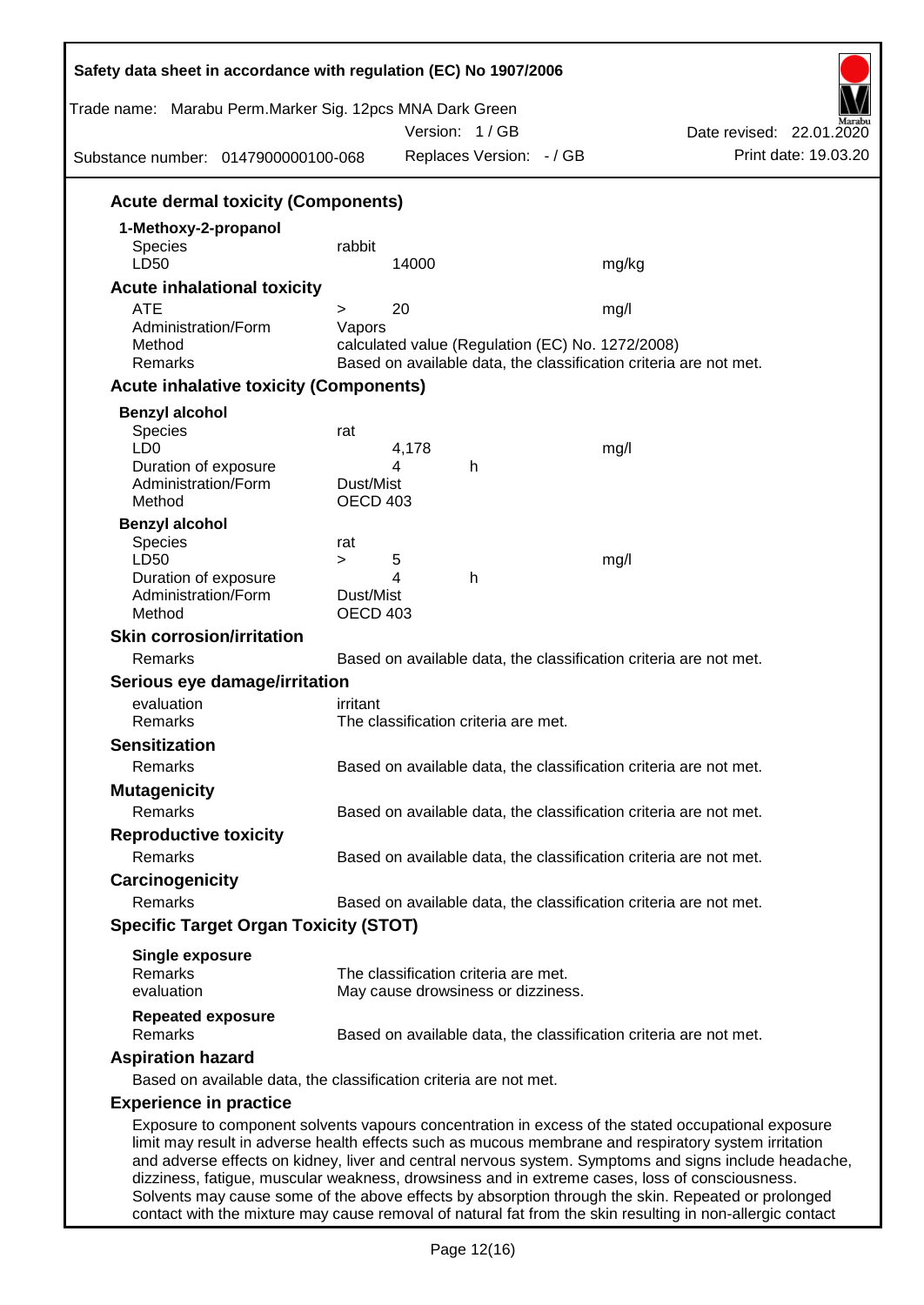| Safety data sheet in accordance with regulation (EC) No 1907/2006                                                                                                                                                                                                                                                                                                                                                                                                                                                                                    |                   |                            |                              |                                                            |                                                                                                       |
|------------------------------------------------------------------------------------------------------------------------------------------------------------------------------------------------------------------------------------------------------------------------------------------------------------------------------------------------------------------------------------------------------------------------------------------------------------------------------------------------------------------------------------------------------|-------------------|----------------------------|------------------------------|------------------------------------------------------------|-------------------------------------------------------------------------------------------------------|
| Trade name: Marabu Perm.Marker Sig. 12pcs MNA Dark Green                                                                                                                                                                                                                                                                                                                                                                                                                                                                                             |                   |                            |                              |                                                            |                                                                                                       |
|                                                                                                                                                                                                                                                                                                                                                                                                                                                                                                                                                      |                   |                            | Version: 1/GB                |                                                            | Date revised: 22.01.2020                                                                              |
| Substance number: 0147900000100-068                                                                                                                                                                                                                                                                                                                                                                                                                                                                                                                  |                   |                            | Replaces Version: - / GB     |                                                            | Print date: 19.03.20                                                                                  |
| dermatitis and absorption through the skin. The liquid splashed in the eyes may cause irritation and<br>known, delayed and immediate effects and also chronic effects of components from short-term and<br>long-term exposure by oral, inhalation and dermal routes of exposure and eye contact.<br><b>Other information</b><br>There are no data available on the mixture itself.<br>The mixture has been assessed following the additivity method of the CLP Regulation (EC) No<br>1272/2008 and classified for toxicological hazards accordingly. |                   |                            |                              |                                                            | reversible damage. Ingestion may cause nausea, diarrhoea and vomiting. This takes into account, where |
| <b>SECTION 12: Ecological information</b><br>12.1. Toxicity                                                                                                                                                                                                                                                                                                                                                                                                                                                                                          |                   |                            |                              |                                                            |                                                                                                       |
| <b>General information</b>                                                                                                                                                                                                                                                                                                                                                                                                                                                                                                                           |                   |                            |                              |                                                            |                                                                                                       |
| There are no data available on the mixture itself. Do not allow to enter drains or water courses. The<br>and is classified for eco-toxicological properties accordingly. See Sections 2 and 3 for details.                                                                                                                                                                                                                                                                                                                                           |                   |                            |                              |                                                            | mixture has been assessed following the summation method of the CLP Regulation (EC) No 1272/2008      |
| <b>Fish toxicity (Components)</b>                                                                                                                                                                                                                                                                                                                                                                                                                                                                                                                    |                   |                            |                              |                                                            |                                                                                                       |
| 1-Methoxy-2-propanol<br>Species<br>LC <sub>0</sub>                                                                                                                                                                                                                                                                                                                                                                                                                                                                                                   | $\geq$            | 4600                       | golden orfe (Leuciscus idus) | mg/l                                                       |                                                                                                       |
| Duration of exposure                                                                                                                                                                                                                                                                                                                                                                                                                                                                                                                                 |                   | 96                         | h                            |                                                            |                                                                                                       |
| <b>Daphnia toxicity (Components)</b>                                                                                                                                                                                                                                                                                                                                                                                                                                                                                                                 |                   |                            |                              |                                                            |                                                                                                       |
| 1-Methoxy-2-propanol<br>Species<br><b>EC50</b>                                                                                                                                                                                                                                                                                                                                                                                                                                                                                                       |                   | Daphnia magna<br>23300     |                              | mg/l                                                       |                                                                                                       |
| Duration of exposure                                                                                                                                                                                                                                                                                                                                                                                                                                                                                                                                 |                   | 48                         | h                            |                                                            |                                                                                                       |
| <b>Algae toxicity (Components)</b>                                                                                                                                                                                                                                                                                                                                                                                                                                                                                                                   |                   |                            |                              |                                                            |                                                                                                       |
| 1-Methoxy-2-propanol<br><b>Species</b><br><b>EC50</b><br>Duration of exposure                                                                                                                                                                                                                                                                                                                                                                                                                                                                        | $\geq$            | Desmodesmus<br>1000<br>168 | h                            | mg/l                                                       |                                                                                                       |
| <b>Bacteria toxicity (Components)</b>                                                                                                                                                                                                                                                                                                                                                                                                                                                                                                                |                   |                            |                              |                                                            |                                                                                                       |
| 1-Methoxy-2-propanol                                                                                                                                                                                                                                                                                                                                                                                                                                                                                                                                 |                   |                            |                              |                                                            |                                                                                                       |
| <b>Species</b><br><b>EC50</b>                                                                                                                                                                                                                                                                                                                                                                                                                                                                                                                        | $\geq$            | activated sludge<br>1000   |                              | mg/l                                                       |                                                                                                       |
| 12.2. Persistence and degradability                                                                                                                                                                                                                                                                                                                                                                                                                                                                                                                  |                   |                            |                              |                                                            |                                                                                                       |
| <b>General information</b><br>No data available                                                                                                                                                                                                                                                                                                                                                                                                                                                                                                      |                   |                            |                              |                                                            |                                                                                                       |
| <b>Biodegradability (Components)</b>                                                                                                                                                                                                                                                                                                                                                                                                                                                                                                                 |                   |                            |                              |                                                            |                                                                                                       |
|                                                                                                                                                                                                                                                                                                                                                                                                                                                                                                                                                      |                   |                            |                              |                                                            |                                                                                                       |
| 1-Methoxy-2-propanol<br>Value<br>Duration of test<br>evaluation                                                                                                                                                                                                                                                                                                                                                                                                                                                                                      | <b>OECD 301 F</b> | 90<br>28                   | d                            | $\%$<br>Readily biodegradable (according to OECD criteria) |                                                                                                       |
| Method<br>12.3. Bioaccumulative potential                                                                                                                                                                                                                                                                                                                                                                                                                                                                                                            |                   |                            |                              |                                                            |                                                                                                       |
| <b>General information</b>                                                                                                                                                                                                                                                                                                                                                                                                                                                                                                                           |                   |                            |                              |                                                            |                                                                                                       |
| There are no data available on the mixture itself.                                                                                                                                                                                                                                                                                                                                                                                                                                                                                                   |                   |                            |                              |                                                            |                                                                                                       |
| <b>Partition coefficient: n-octanol/water</b>                                                                                                                                                                                                                                                                                                                                                                                                                                                                                                        |                   |                            |                              |                                                            |                                                                                                       |
| Remarks                                                                                                                                                                                                                                                                                                                                                                                                                                                                                                                                              |                   | Not applicable             |                              |                                                            |                                                                                                       |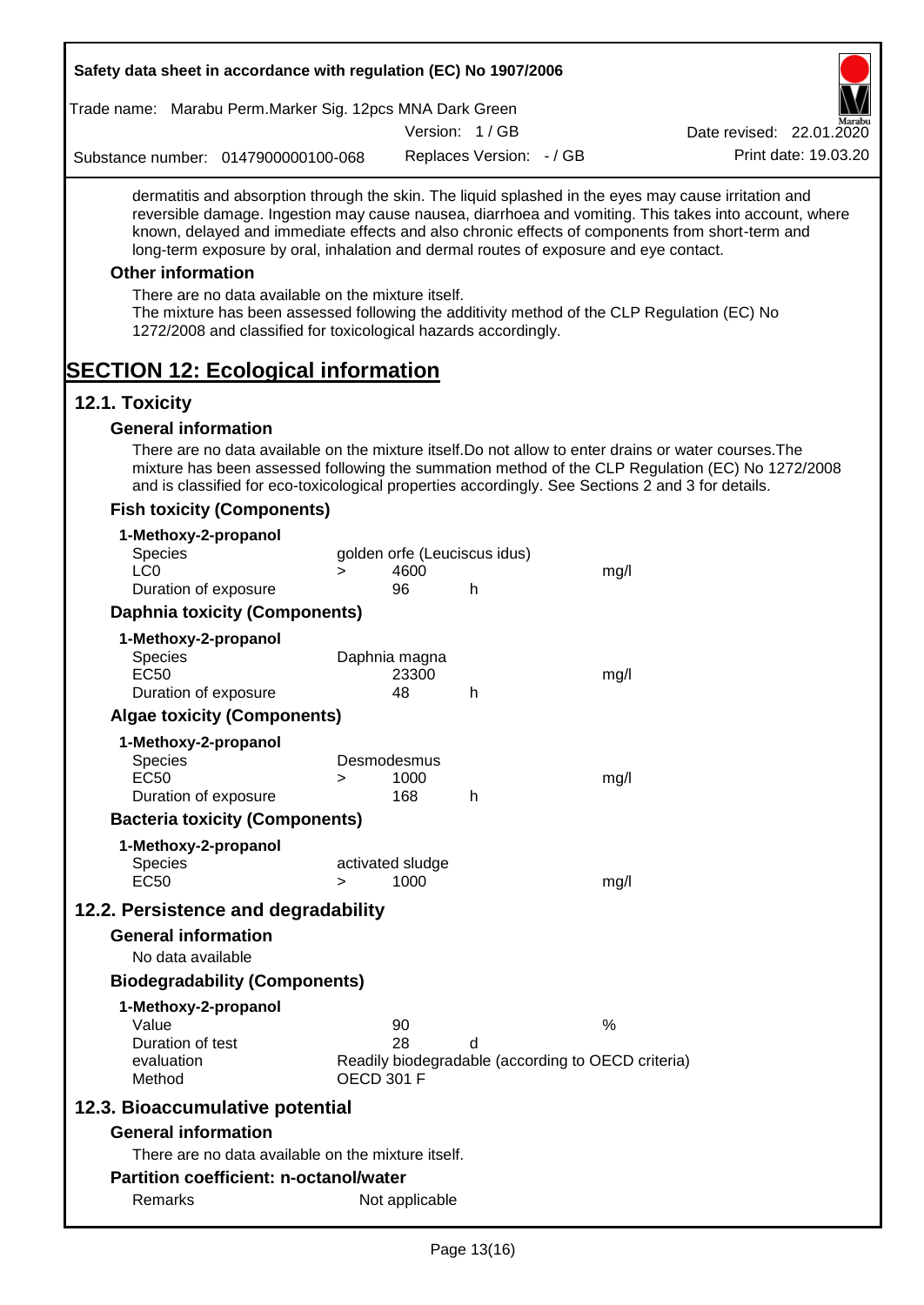# **Safety data sheet in accordance with regulation (EC) No 1907/2006**

Trade name: Marabu Perm.Marker Sig. 12pcs MNA Dark Green

Version: 1 / GB

Substance number: 0147900000100-068



# **General information**

There are no data available on the mixture itself.

# **12.5. Results of PBT and vPvB assessment**

### **General information**

There are no data available on the mixture itself.

# **12.6. Other adverse effects**

# **General information**

There are no data available on the mixture itself.

# **SECTION 13: Disposal considerations**

# **13.1. Waste treatment methods**

### **Disposal recommendations for the product**

Do not allow to enter drains or water courses. Wastes and emptied containers should be classified in accordance with relevant national regulation. The European Waste Catalogue classification of this product, when disposed of as waste is EWC waste code 08 03 12\* waste ink containing dangerous substances If this product is mixed with other wastes, the original waste product code may no longer apply and the appropriate code should be assigned. For further information contact your local waste authority.

### **Disposal recommendations for packaging**

Using information provided in this safety data sheet, advice should be obtained from the relevant waste authority on the classification of empty containers. Empty containers must be scrapped or reconditioned.

Not emptied containers are hazardous waste (waste code number 150110).

# **SECTION 14: Transport information**



Replaces Version:  $-$  / GB Print date: 19.03.20 Date revised: 22.01.2020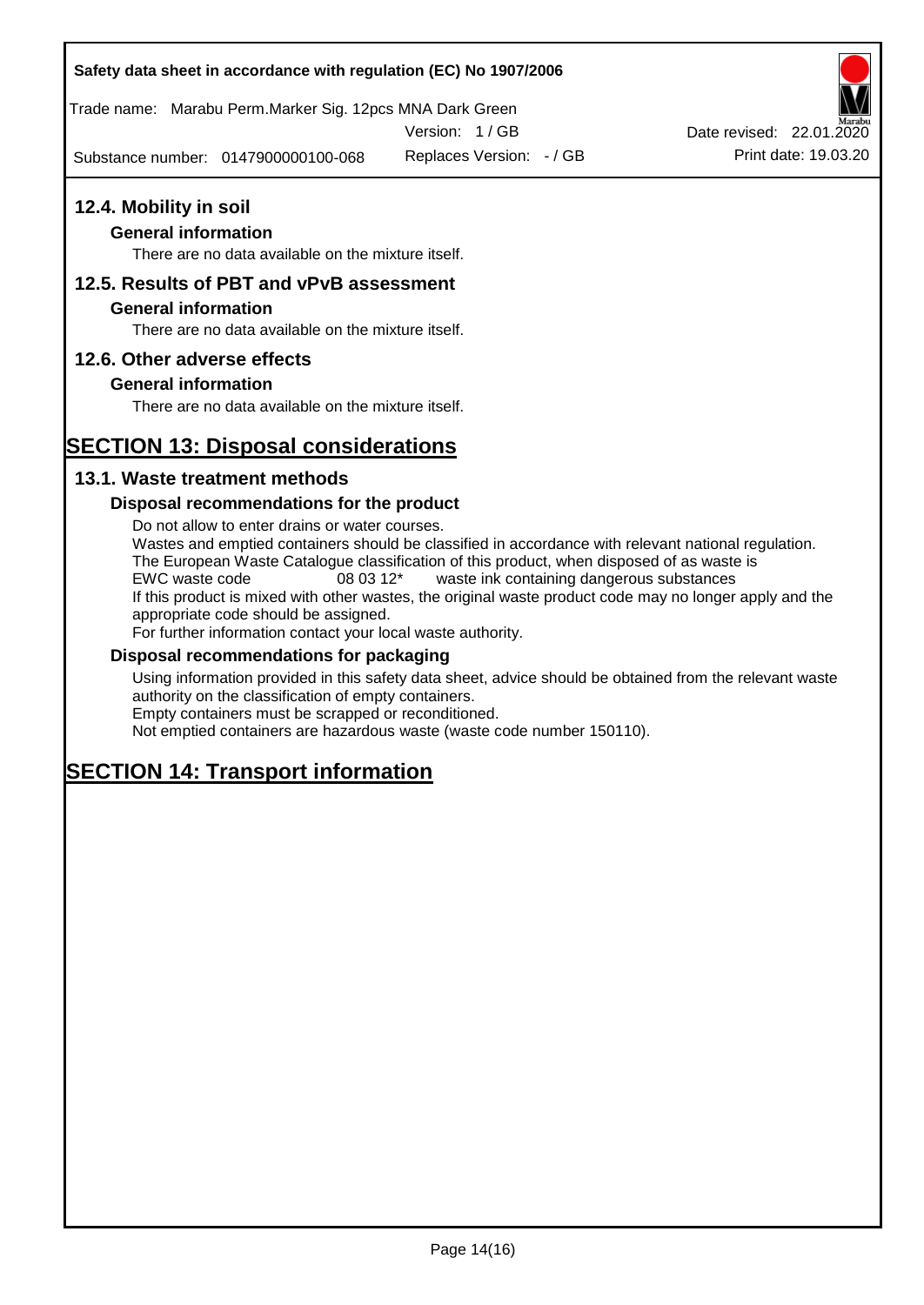| Safety data sheet in accordance with regulation (EC) No 1907/2006 |  |
|-------------------------------------------------------------------|--|
|-------------------------------------------------------------------|--|

Trade name: Marabu Perm.Marker Sig. 12pcs MNA Dark Green

Version: 1 / GB



Replaces Version:  $-$  / GB Print date: 19.03.20 Date revised: 22.01.2020

Substance number: 0147900000100-068

|                                     | <b>Land transport ADR/RID</b> | <b>Marine transport</b><br><b>IMDG/GGVSee</b> | Air transport<br><b>ICAO/IATA</b> |
|-------------------------------------|-------------------------------|-----------------------------------------------|-----------------------------------|
| Tunnel restriction code             | D/E                           |                                               |                                   |
| 14.1. UN number                     | 1263                          | 1263                                          | 1263                              |
| 14.2. UN proper shipping name       | <b>PAINT</b>                  | <b>PAINT</b>                                  | <b>PAINT</b>                      |
| 14.3. Transport hazard<br>class(es) | 3                             | 3                                             | 3                                 |
| Label                               |                               |                                               |                                   |
| 14.4. Packing group                 | $\mathbf{III}$                | Ш                                             | Ш                                 |
| Special provision                   | 640E                          |                                               |                                   |
| <b>Limited Quantity</b>             | 51                            |                                               |                                   |
| Transport category                  | 3                             |                                               |                                   |
| 14.5. Environmental hazards         |                               | no                                            |                                   |

# **Information for all modes of transport**

**14.6. Special precautions for user**

Transport within the user's premises:

Always transport in closed containers that are upright and secure.

Ensure that persons transporting the product know what to do in the event of an accident or spillage.

# **Other information**

**14.7. Transport in bulk according to Annex II of Marpol and the IBC Code** no

# **SECTION 15: Regulatory information**

# **15.1. Safety, health and environmental regulations/legislation specific for the substance or mixture**

# **VOC**

VOC (EU) 75 %

**Other information**

The product does not contain substances of very high concern (SVHC).

# **15.2. Chemical safety assessment**

For this preparation a chemical safety assessment has not been carried out.

# **SECTION 16: Other information**

**Hazard statements listed in Chapter 3**